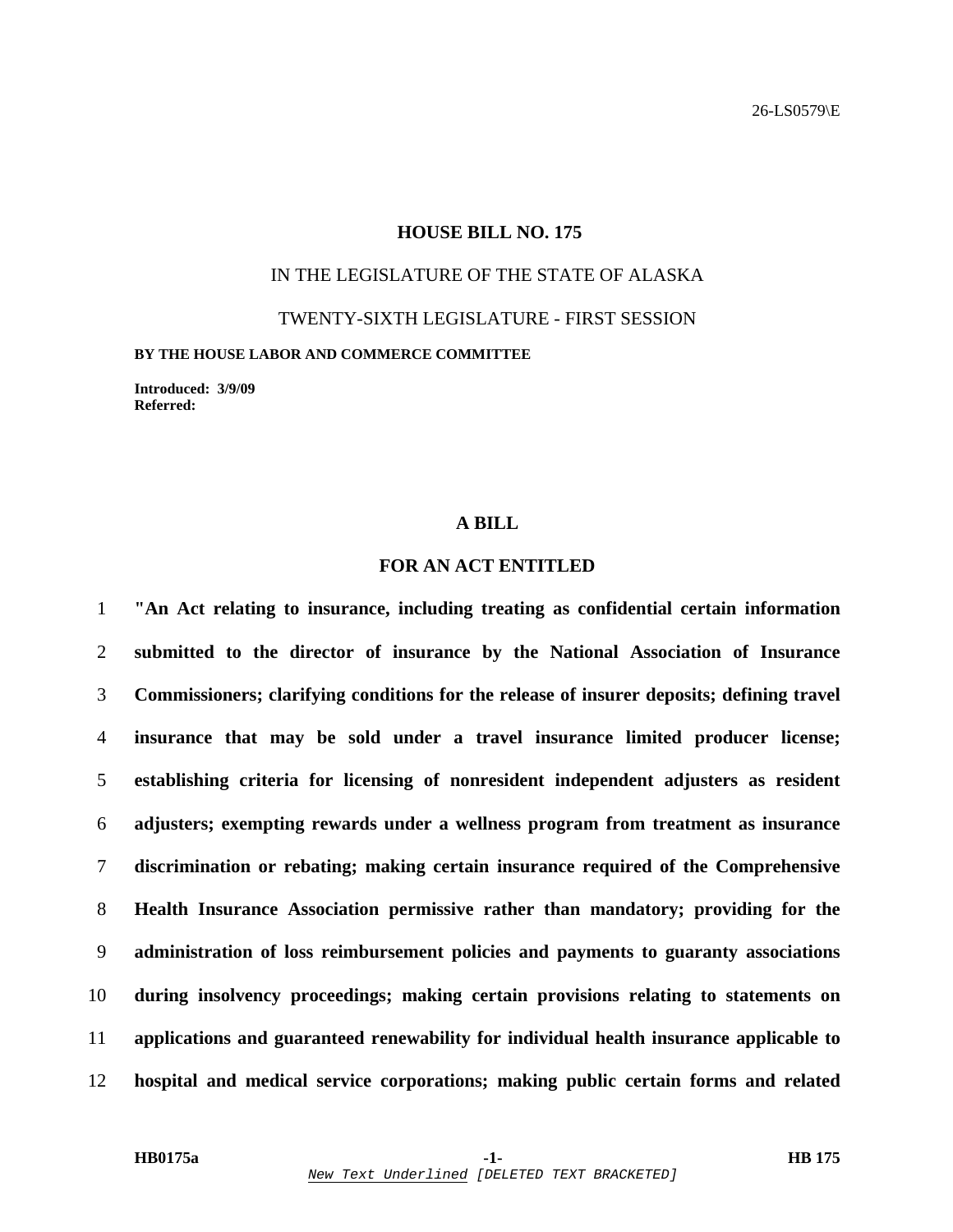|   | documents filed for approval by a hospital or medical service corporation after the filing |
|---|--------------------------------------------------------------------------------------------|
| 2 | becomes effective; relating to deposits of self-funded multiple employer welfare           |
| 3 | arrangements; repealing reasons that the director of insurance may use to deny or          |
|   | 4 revoke a license; and providing for an effective date."                                  |

## 5 **BE IT ENACTED BY THE LEGISLATURE OF THE STATE OF ALASKA:**

| 6               | * Section 1. AS 21.06.060(f) is amended to read:                                            |
|-----------------|---------------------------------------------------------------------------------------------|
| $7\phantom{.0}$ | The following information or records submitted to or obtained by the<br>(f)                 |
| 8               | director are confidential:                                                                  |
| 9               | (1) personally identifiable consumer information; however, the director                     |
| 10              | may disclose the information or records for the purpose of attempting to resolve a          |
| 11              | consumer complaint;                                                                         |
| 12              | (2) information or records established by a showing satisfactory to the                     |
| 13              | director to be a trade secret or proprietary business information, including                |
| 14              | (A) detailed health insurance claim cost data; and                                          |
| 15              | (B) justification for usual, customary, and reasonable charge                               |
| 16              | determinations;                                                                             |
| 17              | (3) information or records provided by a person not subject to this title                   |
| 18              | at the request of the director if the information or records are identified as confidential |
| 19              | by the director; and                                                                        |
| 20              | [FINANCIAL] analysis ratios and examination synopses<br>(4)                                 |
| 21              | concerning insurance companies that are submitted to the director by the National           |
| 22              | Association of Insurance Commissioners.                                                     |
| 23              | * Sec. 2. AS 21.06.180(b) is amended to read:                                               |
| 24              | The office of administrative hearings (AS 44.64.010) shall conduct a<br>(b)                 |
| 25              | hearing on behalf of the director if required under AS 44.64.030. Otherwise, the            |
| 26              | director shall conduct a hearing if required by a provision of this title, or upon written  |
| 27              | demand to the director by a person aggrieved by an act, threatened act, or failure of the   |
| 28              | director to act, or by a report, regulation, or order of the director (other than an order  |
| 29              | for the holding of a hearing, or an order on hearing or under it). A demand must            |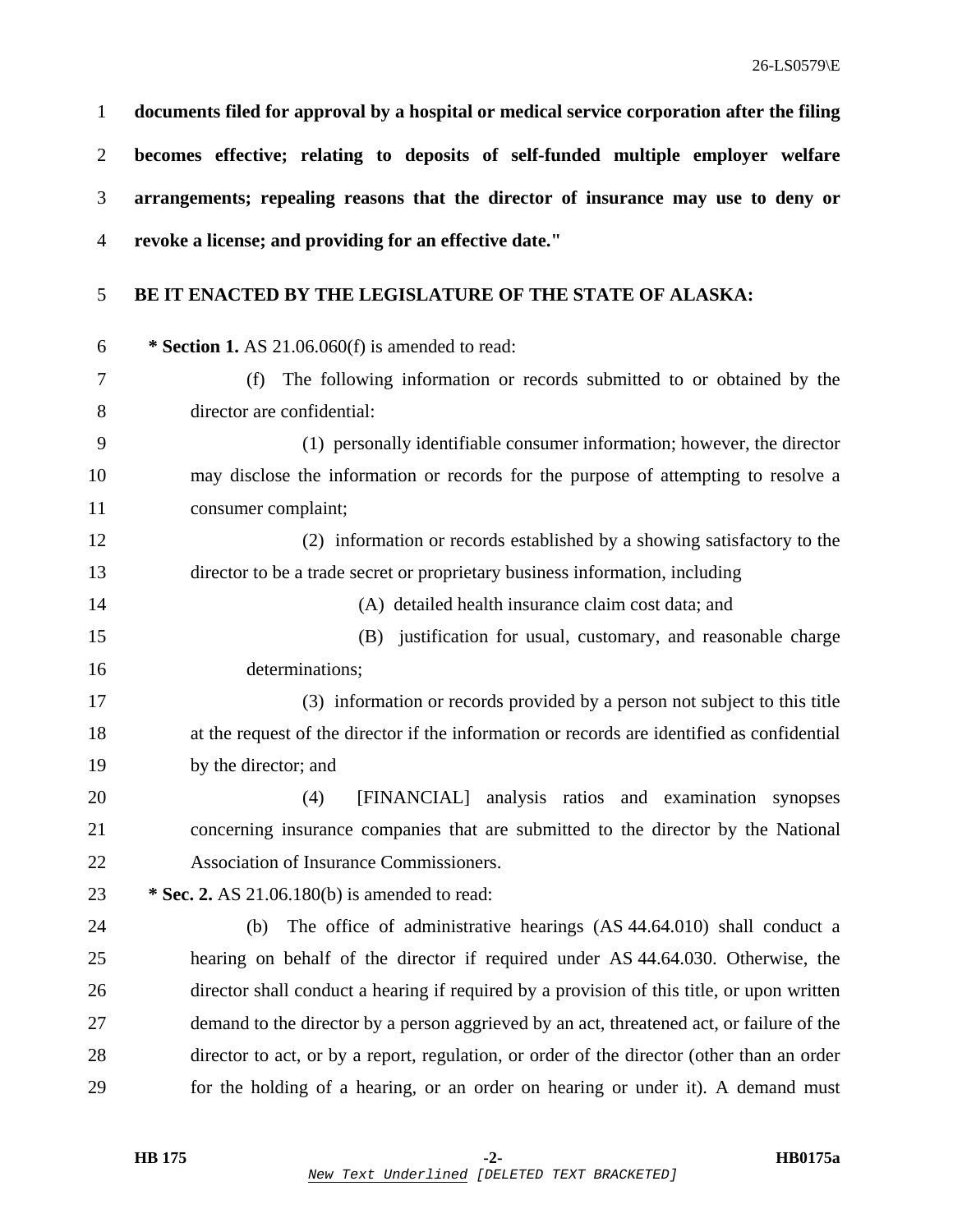| $\mathbf{1}$ | specify the grounds to be relied upon at the hearing as a basis for the relief. Except as      |
|--------------|------------------------------------------------------------------------------------------------|
| 2            | <b>provided under AS 21.27.420(d), unless</b> [UNLESS] postponed by mutual consent or          |
| 3            | for good cause shown, the hearing shall be held within 30 days after receipt by the            |
| 4            | director of the written demand.                                                                |
| 5            | * Sec. 3. AS $21.06.180(c)$ is amended to read:                                                |
| 6            | (c) <b>Except as provided under AS 21.27.420(d), if,</b> [IF] within the 30-day                |
| 7            | period, the director does not either $(1)$ grant the hearing, or $(2)$ issue an order refusing |
| 8            | the hearing, as to the previous report, regulation, or order as to which the person so         |
| 9            | claims to be aggrieved, the hearing shall be considered to have been refused.                  |
| 10           | * Sec. 4. AS $21.06.190(a)$ is amended to read:                                                |
| 11           | <b>Except as provided in AS 21.27.420(d), a</b> [A] demand for a hearing<br>(a)                |
| 12           | received by the director before the effective date of an order issued or within 10 days        |
| 13           | after an order is delivered stays the effectiveness of the order pending the hearing and       |
| 14           | an order made thereon, except as to action taken or proposed under an order                    |
| 15           | $(1)$ on hearing;                                                                              |
| 16           | (2) under and supplemental to an order on hearing; or                                          |
| 17           | (3) based upon impairment of assets or unsound financial condition of                          |
| 18           | an insurer.                                                                                    |
| 19           | * Sec. 5. AS 21.24.130(d) is amended to read:                                                  |
| 20           | (d) If a domestic [THE] insurer is subject to delinquency proceedings under                    |
| 21           | DEFINED IN AS 21.78, JUPON THE ORDER OF A COURT OF<br>[AS]                                     |
| 22           | COMPETENT JURISDICTION,] the director shall yield the assets and securities held               |
| 23           | on deposit under AS 21.09.090(b) to the receiver, conservator, rehabilitator, or               |
| 24           | liquidator of the <b>domestic</b> insurer [, OR TO ANY OTHER PROPERLY                          |
| 25           | <b>DESIGNATED</b><br>OFFICIAL OR OFFICIALS WHO<br>SUCCEED<br><b>TO</b><br><b>THE</b>           |
| 26           | MANAGEMENT AND CONTROL OF THE INSURER'S ASSETS]. The director                                  |
| 27           | may release the deposit directly to the guaranty fund of which the insurer is a member         |
| 28           | if the right to receive all or a portion of the deposit is assigned to the guaranty fund.      |
| 29           | * Sec. 6. AS $21.24.130(f)$ is amended to read:                                                |
| 30           | If a foreign [AN] insurer that is a member of the Alaska Life and<br>(f)                       |
| 31           | Health Insurance Guaranty Association (AS 21.79) or the Alaska Insurance                       |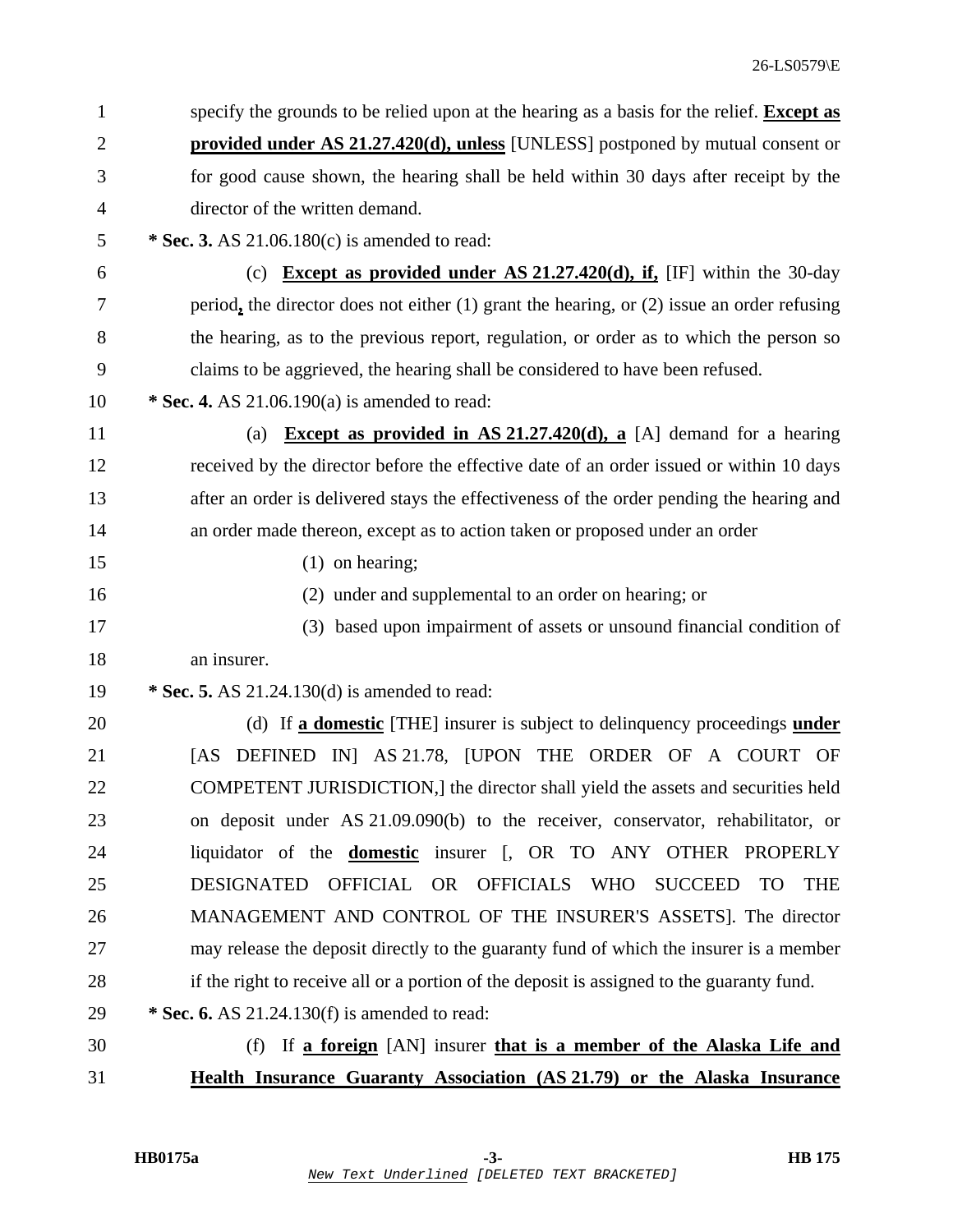1 **Guaranty Association (AS 21.80)** is found to be insolvent by a proceeding under 2 AS 21.78 or by a court of competent jurisdiction in another state, the director shall 3 take control of the insurer's deposit made under AS 21.09.090(b). The deposit assets 4 shall be released [, AT THE DISCRETION OF THE DIRECTOR,] to the **applicable** 5 **guaranty association upon a showing to the director that the association paid** 6 [ALASKA INSURANCE GUARANTY ASSOCIATION (AS 21.80) TO 7 REIMBURSE FOR] a valid loss**,** [AND] loss expense**, or contractual obligation** 8 [CLAIM PAYMENT MADE BY THE ASSOCIATION] that is within the purpose of 9 the deposit. **After the director determines that all losses, loss expense liabilities, or** 10 **contractual obligations that were incurred on the insurer's policies written in this** 11 **state for which the deposit was required have been paid, the** [THE] director shall 12 pay the remaining deposit assets to the receiver, conservator, rehabilitator, or 13 liquidator of the insurer, or to another properly designated official who succeeds to the 14 management and control of the insurer's assets [, AFTER THE DIRECTOR 15 DETERMINES THAT ALL LOSS AND LOSS EXPENSE LIABILITIES HAVE 16 BEEN PAID THAT WERE INCURRED ON THE INSURER'S POLICIES 17 WRITTEN IN THIS STATE FOR WHICH THE DEPOSIT WAS REQUIRED].

18 **\* Sec. 7.** AS 21.24.130 is amended by adding a new subsection to read:

19 (g) If an insurer is not a member of the Alaska Life and Health Guaranty 20 Association established by AS 21.79 or the Alaska Insurance Guaranty Association 21 established by AS 21.80, the director shall take control of the insurer's deposit made 22 under AS 21.09.090(b) if the insurer is found to be insolvent by a proceeding under 23 AS 21.78 or by a court of competent jurisdiction in another state. The director shall 24 release the deposit assets to the receiver, conservator, rehabilitator, or liquidator of the 25 insurer, or to any other properly designated official who succeeds to the management 26 and control of the insurer's assets.

27 **\* Sec. 8.** AS 21.27.140(b) is amended to read:

28 (b) A firm may not be licensed as an insurance producer, managing general 29 agent, reinsurance intermediary broker, reinsurance intermediary manager, surplus 30 lines broker, or independent adjuster, or transact insurance unless each individual 31 employed as an insurance producer, managing general agent, surplus lines broker,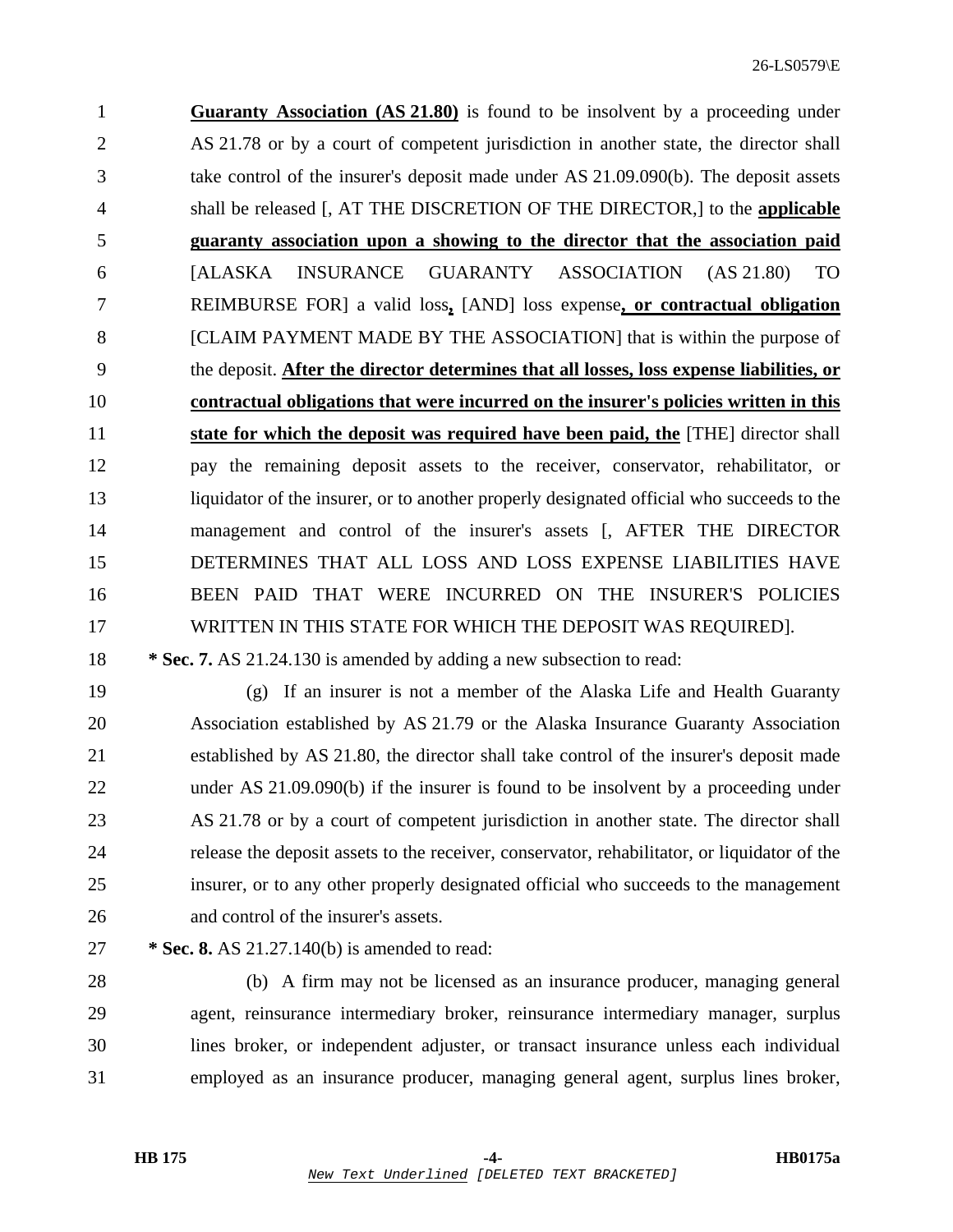| $\mathbf{1}$   | trainee independent adjuster, or independent adjuster by the firm is licensed as an        |
|----------------|--------------------------------------------------------------------------------------------|
| $\overline{2}$ | individual in the firm. [EACH COMPLIANCE OFFICER OF THE FIRM SHALL BE                      |
| 3              | LICENSED AS AN INDIVIDUAL IN THE FIRM FOR A SPECIFIC LINE AND                              |
| 4              | CLASS OF AUTHORITY. IF THERE IS MORE THAN ONE COMPLIANCE                                   |
| 5              | OFFICER, THE COMBINED AUTHORITY OF ALL COMPLIANCE OFFICERS                                 |
| 6              | SHALL COVER ALL THE POWERS CONFERRED BY THE FIRM'S LICENSE.]                               |
| 7              | * Sec. 9. AS $21.27.150(a)$ is amended to read:                                            |
| 8              | (a) The director may issue a                                                               |
| 9              | (1)<br>travel insurance limited producer license to a person who is                        |
| 10             | appointed under AS 21.27.100 and who sells insurance connected with                        |
| 11             | transportation provided by a common carrier, and limited to a specific trip, that          |
| 12             | covers                                                                                     |
| 13             | (A) trip cancellation;                                                                     |
| 14             | (B) trip interruption; or                                                                  |
| 15             | (C)<br>life,<br>health, disability, or<br>effects<br>personal                              |
| 16             | <b>[TRANSPORTATION TICKETS OF A COMMON CARRIER OF PERSONS</b>                              |
| 17             | OR PROPERTY, WHO IS APPOINTED UNDER AS 21.27.100 FOR                                       |
| 18             | TRANSPORTATION TICKET POLICIES OF HEALTH INSURANCE,                                        |
| 19             | INSURANCE ON PERSONAL EFFECTS, AND<br><b>BAGGAGE</b><br><b>TRIP</b>                        |
| 20             | CANCELLATION OR TRIP INTERRUPTION INSURANCE];                                              |
| 21             | (2) title insurance limited producer license to a person whose place of                    |
| 22             | business is located in this state and whose sole purpose is to be appointed by and act     |
| 23             | on behalf of a title insurer;                                                              |
| 24             | (3) bail bond limited producer license to a person who is appointed by                     |
| 25             | and acts on behalf of a surety insurer pertaining to bail bonds;                           |
| 26             | motor vehicle rental agency limited producer license to a person<br>(4)                    |
| 27             | and, subject to the approval of the director, to employees of the person licensed that     |
| 28             | the licensee authorizes to transact the business of insurance on the licensee's behalf if, |
| 29             | as to an employee, the licensee complies with (D) of this paragraph and if the licensee    |
| 30             | (A) rents to others, without operators,                                                    |
| 31             | (i)<br>private passenger motor vehicles, including                                         |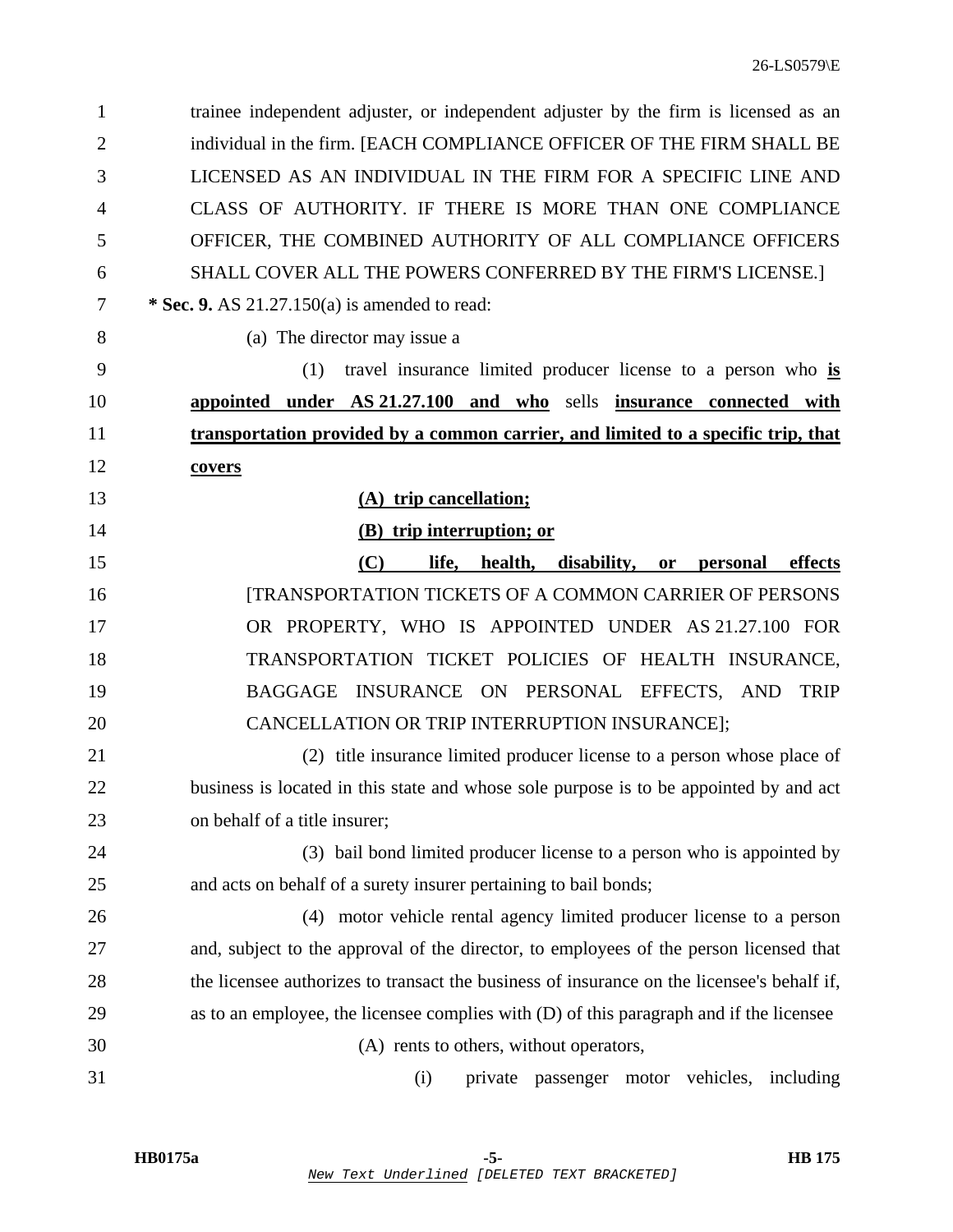| $\mathbf{1}$   | passenger vans, minivans, and sport utility vehicles; or                   |
|----------------|----------------------------------------------------------------------------|
| $\mathbf{2}$   | (ii) cargo motor vehicles, including cargo vans, pickup                    |
| 3              | trucks, and trucks with a gross vehicle weight of less than 26,000         |
| $\overline{4}$ | pounds that do not require the operator to possess a commercial driver's   |
| 5              | license;                                                                   |
| 6              | rents motor vehicles only to persons under rental<br>(B)                   |
| 7              | agreements that do not exceed a term of 90 days;                           |
| 8              | (C) transacts only the following kinds of insurance:                       |
| 9              | motor vehicle liability insurance with respect to<br>(i)                   |
| 10             | liability arising out of the use of a vehicle rented from the licensee     |
| 11             | during the term of the rental agreement;                                   |
| 12             | (ii) uninsured or underinsured motorist coverage, with                     |
| 13             | minimum limits described in AS $21.89.020(c)$ and (d) arising from         |
| 14             | [OUT OF] the use of a vehicle rented from the licensee during the term     |
| 15             | of the rental agreement;                                                   |
| 16             | insurance against medical, hospital, surgical, and<br>(iii)                |
| 17             | disability benefits to an injured person and funeral and death benefits to |
| 18             | dependents, beneficiaries, or personal representatives of a deceased       |
| 19             | person if the insurance is issued as incidental coverage with or           |
| 20             | supplemental to liability insurance and arises out of the use of a vehicle |
| 21             | rented from the licensee during the term of the rental agreement;          |
| 22             | (iv) personal effects insurance, including loss of use,                    |
| 23             | with respect to damage to or loss of personal property of a person         |
| 24             | renting the vehicle and other vehicle occupants while that property is     |
| 25             | being loaded into, transported by, or unloaded from a vehicle rented       |
| 26             | from the licensee during the term of the rental agreement;                 |
| 27             | towing and roadside assistance with respect to<br>(v)                      |
| 28             | vehicles rented from the licensee during the term of the rental            |
| 29             | agreement; and                                                             |
| 30             | (vi) other insurance as may be authorized by regulation                    |
| 31             | by the director;                                                           |
|                |                                                                            |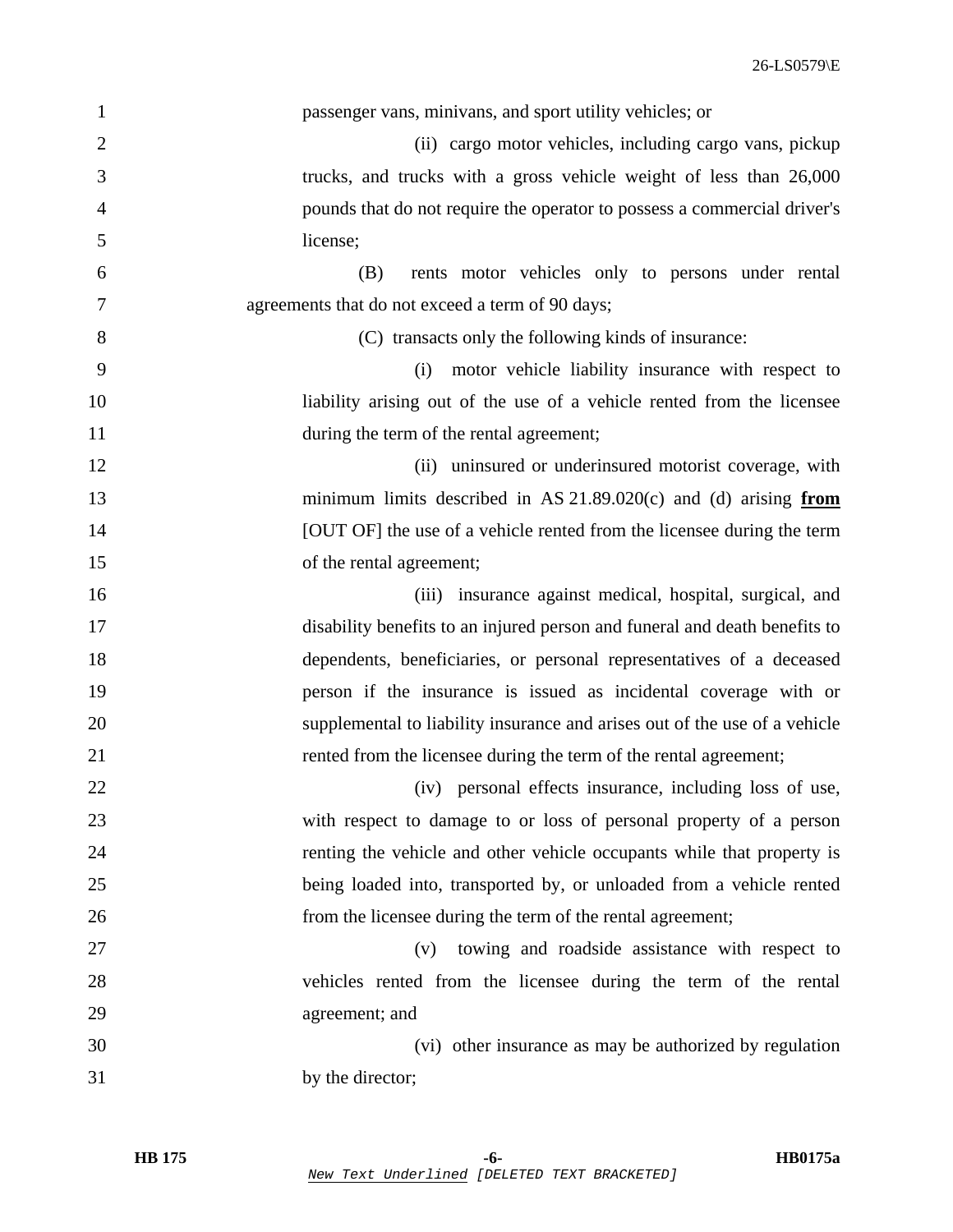| notifies the director in writing, within 30 days of<br>(D)                                     |
|------------------------------------------------------------------------------------------------|
| employment, of the name, date of birth, social security number, location of                    |
| employment, and home address of an employee authorized by the licensee to                      |
| transact insurance on the licensee's behalf; and                                               |
| (E) provides other information as required by the director;                                    |
| (5) nonresident limited producer license to a person; a license that the                       |
| director issues under this paragraph grants the same scope of authority as a limited           |
| lines producer license issued to the person by the person's home state;                        |
| (6) credit insurance limited producer license to a person who sells                            |
| limited lines credit insurance;                                                                |
| (7) miscellaneous limited producer license to a person who transacts                           |
| insurance in this state that restricts the person's authority to less than the total authority |
| for a line of authority described in AS $21.27.115(1) - (6)$ , (8), and (9).                   |
| * Sec. 10. AS 21.27.270(b) is amended to read:                                                 |
| Unless the director denies or refuses to renew a license under<br>(b)                          |
| AS 21.27.410, the director shall issue a nonresident producer, limited lines,                  |
| independent adjuster, surplus lines broker, managing general agent, reinsurance                |
| intermediary broker, or reinsurance intermediary manager license to a person who is            |
| not a resident of this state if                                                                |
| (1) the person is currently licensed and is in good standing in the                            |
| person's home state; the director may verify the person's licensing status through the         |
| producer licensing database records maintained by the National Association of                  |
| Insurance Commissioners or its affiliates or subsidiaries or, if an independent                |
| adjuster's home state does not license independent adjusters, the independent                  |
| adjuster qualifies under AS 21.27.020;                                                         |
| $(2)$ the person has paid the fees required under AS 21.06.250 and has                         |
| submitted to the director                                                                      |
| (A) the license application the person submitted to the person's                               |
| home state; or                                                                                 |
|                                                                                                |
| (B) if the person is not a firm, a completed uniform application                               |
|                                                                                                |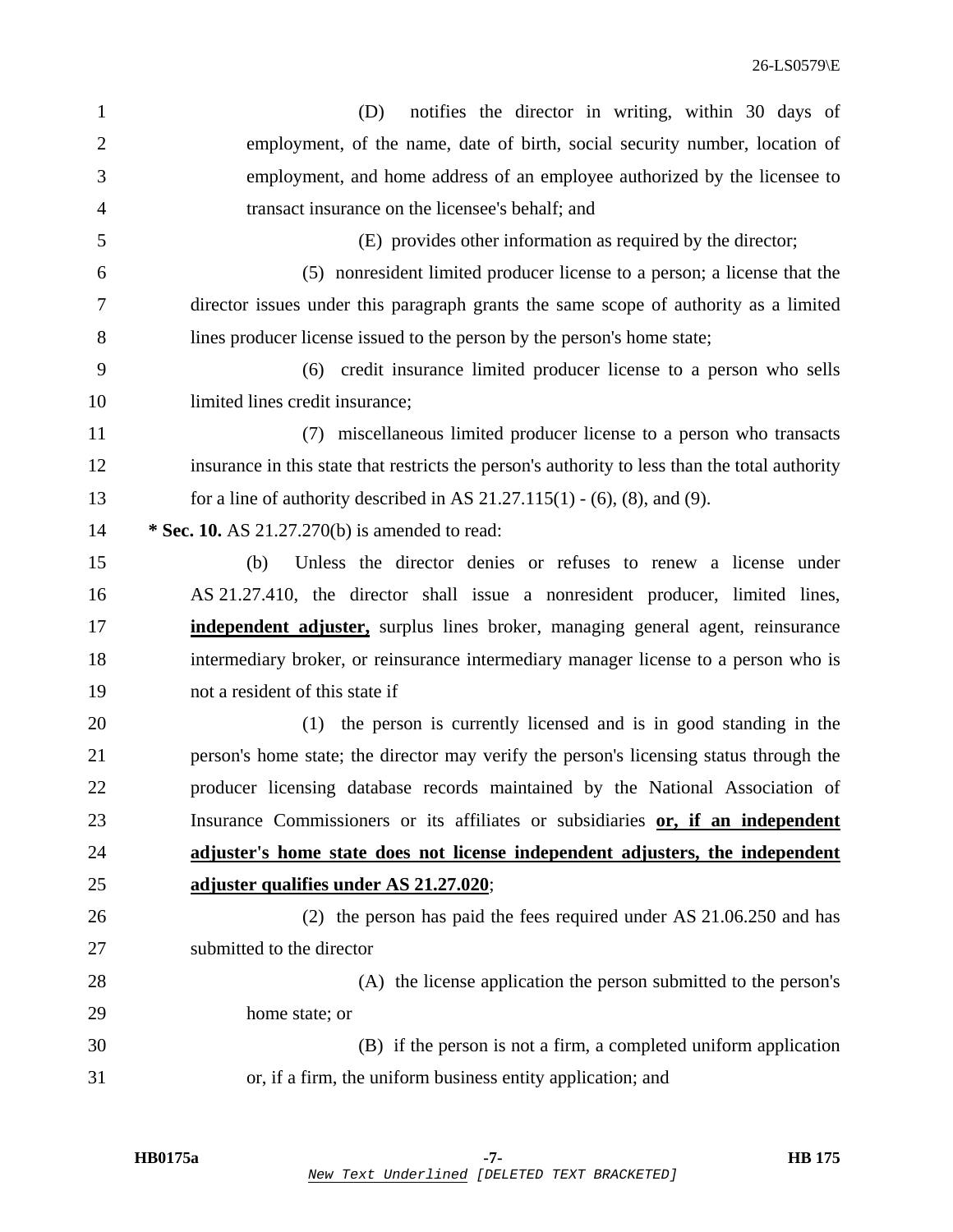1 (3) the person's home state awards nonresident producer, limited lines, 2 **independent adjuster,** surplus lines, managing general agent, reinsurance 3 intermediary broker, and reinsurance intermediary manager licenses to residents of 4 this state on the same basis as does this state.

5 **\* Sec. 11.** AS 21.27.420 is amended by adding a new subsection to read:

6 (d) Without prior hearing, the director may order summary suspension of a 7 license if the director finds that protection of the public requires emergency action and 8 incorporates that finding in an order. The suspension is effective on the date specified 9 in the order or on the date of mailing by first class mail to the licensee's business 10 address on record with the division, whichever is later. If the licensee requests a 11 hearing, the director shall conduct a hearing on the suspension within a reasonable 12 time but not later than 20 days after the effective date of the summary suspension 13 unless the person whose license is suspended requests a later date. At the hearing, the 14 director shall determine if the suspension should be continued or withdrawn and, if 15 proper notice is given, may determine if the license should be revoked. The director 16 shall issue a decision within 30 days after the conclusion of the hearing. If the director 17 decides to continue the suspension or revoke the license, the suspension or revocation 18 must be based on one or more grounds in AS 21.27.410. The summary suspension 19 continues until the decision is issued. AS 21.06.190 and AS 44.64.030 are not 20 applicable to a hearing under this subsection.

21 **\* Sec. 12.** AS 21.27.630 is amended by adding a new subsection to read:

22 (m) A person who is an employee of a third-party administrator and who acts 23 within the course and scope of that employment and within the scope of the written 24 contract required under AS 21.27.650(a)(4) is not required to be registered as a third-25 party administrator under this section. The third-party administrator is responsible for 26 the acts of its employees regulated under this title.

27 **\* Sec. 13.** AS 21.27.900(11) is amended to read:

28 (11) "home state" means the District of Columbia or a state or territory 29 of the United States in which an insurance producer **or an independent adjuster** 30 maintains the producer's **or adjuster's** principal place of residence or principal place 31 of business and is licensed to act as an insurance producer **or independent adjuster**;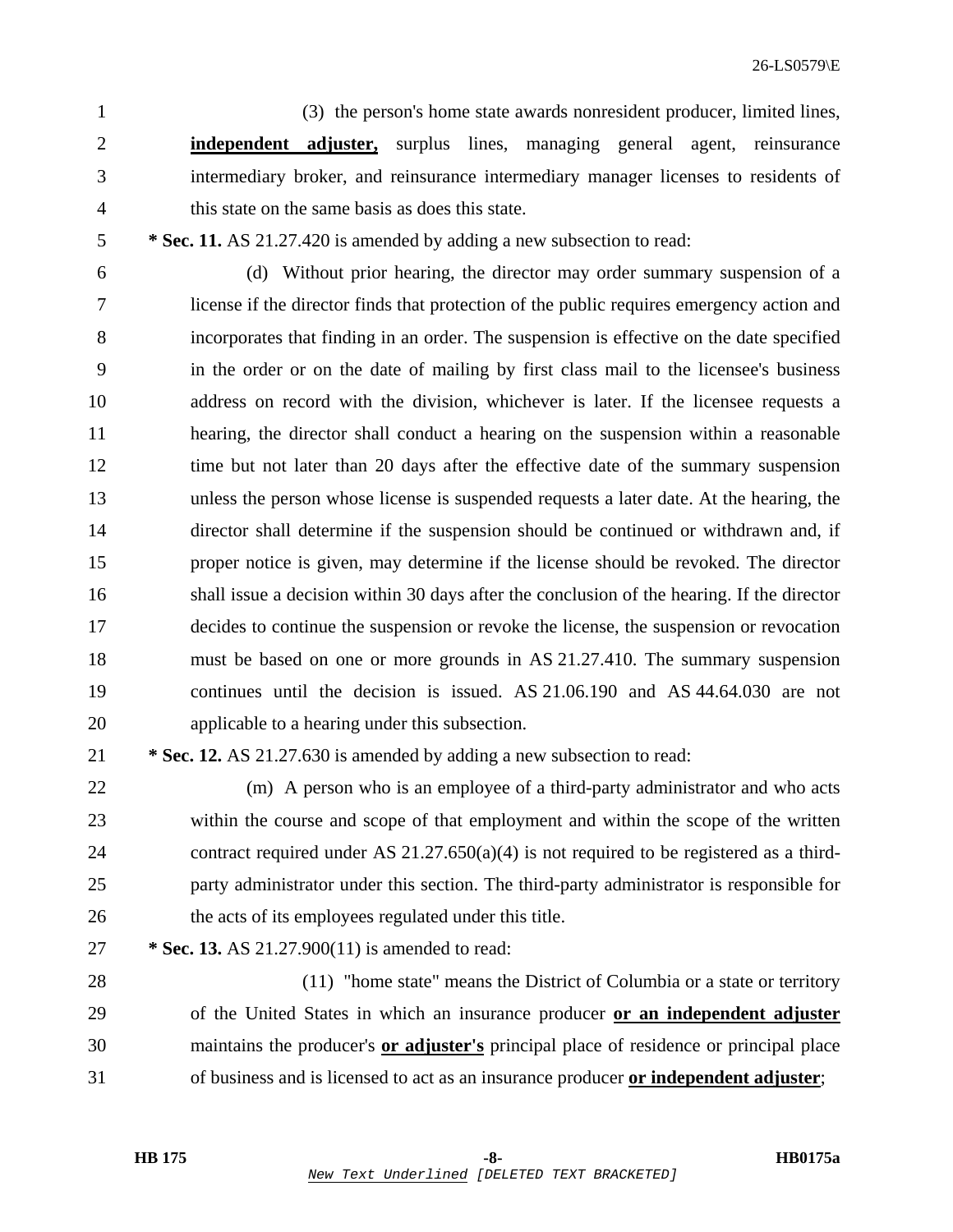1 **\* Sec. 14.** AS 21.34.020 is amended by adding a new subsection to read:

- 2 (c) If a policy holder meets the standards of an exempt commercial 3 policyholder under this title and regulations adopted by the director, insurance may be 4 procured from a surplus lines broker without complying with (a)(2), (3), and (4) of this 5 section.
- 6 **\* Sec. 15.** AS 21.34.040(d) is amended to read:

7 (d) A nonadmitted insurer may be eligible to provide coverage in this state if it 8 **files with** [FURNISHES TO] the director **or the director's designee** a copy of its 9 current annual **financial** statement that has been certified by the insurer. **The financial** 10 **statement must be** [EXCEPT IN THE CASE OF AN ALIEN INSURER, THE 11 STATEMENT SHALL BE PROVIDED NOT MORE THAN SIX MONTHS AFTER 12 THE CLOSE OF THE PERIOD REPORTED UPON AND THAT IS EITHER] filed 13 with and approved by the regulatory authority in the domicile of the nonadmitted 14 insurer, or certified by an accounting or auditing firm licensed in the jurisdiction of the 15 insurer's domicile. **A foreign insurer shall provide the approved or certified** 16 **financial statement not more than six months after the close of the reporting** 17 **period.** An alien insurer shall provide the **approved or certified financial** statement 18 not **more** [LATER] than nine months after the close of the reporting period. In the 19 case of an insurance exchange, the statement may be an aggregate combined statement 20 of all underwriting syndicates operating during the period reported upon.

21 **\* Sec. 16.** AS 21.34.080(a) is amended to read:

22 (a) A surplus lines broker shall execute and file with the monthly report 23 required by AS 21.34.170 a written report, which shall be kept confidential, regarding 24 each surplus lines insurance transaction occurring in the preceding calendar month. 25 The report must include

26 (1) the name and address of the insured;

27 (2) the identity of each insurer including the National Association of 28 Insurance Commissioners [GROUP AND] company [INSURER] number and the 29 percentage of coverage provided by each;

- 30 (3) a complete description of the subject and location of the risk;
- 31 (4) the amount of **gross** premium **written** [CHARGED] for the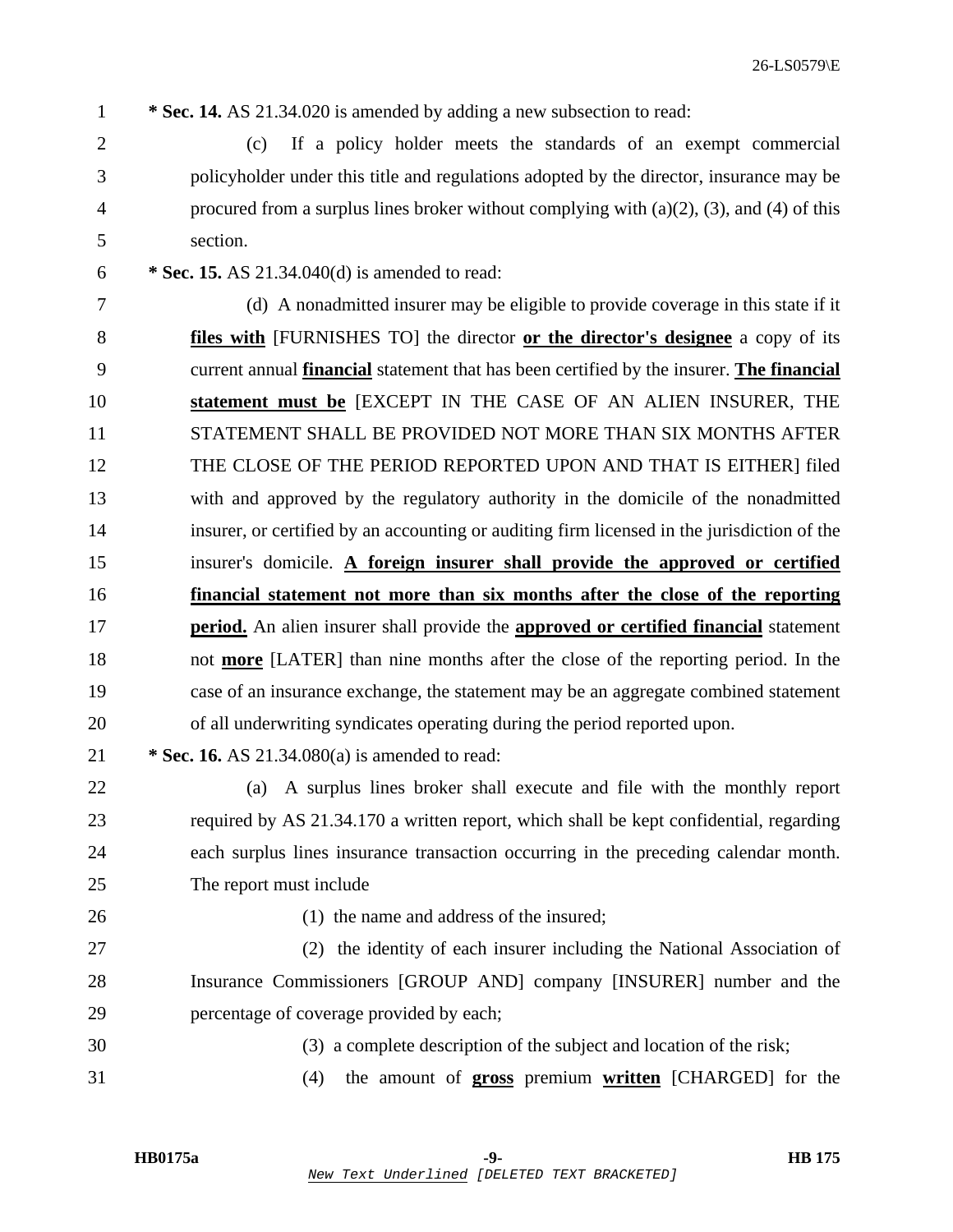| $\mathbf{1}$   | insurance; and                                                                             |
|----------------|--------------------------------------------------------------------------------------------|
| $\overline{2}$ | (5) other information required by the director.                                            |
| 3              | * Sec. 17. AS 21.36.110 is amended to read:                                                |
| 4              | Sec. 21.36.110. Exceptions to discrimination and rebates. Nothing in                       |
| 5              | AS 21.36.090, [AND] 21.36.100, and AS 21.54.100 may be construed as including              |
| 6              | within the definition of discrimination or rebates any of the following practices:         |
| 7              | (1) in the case of a contract of life insurance or life annuity, paying                    |
| 8              | bonuses to policyholders or otherwise abating their premiums in whole or in part out       |
| 9              | of surplus accumulated from nonparticipating insurance, if the bonuses [,] or              |
| 10             | abatement of premiums are fair and equitable to policyholders and for the best             |
| 11             | interests of the insurer;                                                                  |
| 12             | (2) in the case of $\underline{a}$ life insurance <b>policy</b> [POLICIES] issued on [THE] |
| 13             | industrial debit, preauthorized check, bank draft, or similar plans, making allowance to   |
| 14             | policyholders who have [CONTINUOUSLY FOR A SPECIFIED PERIOD] made                          |
| 15             | premium payments directly to an office of the insurer or by preauthorized debit,           |
| 16             | check, bank draft, or similar plan, in an amount that fairly represents the saving in      |
| 17             | collection expense;                                                                        |
| 18             | (3) readjustment of the rate of premium for a group insurance policy                       |
| 19             | based on the loss or expense experience thereunder, at the end of the first or a           |
| 20             | subsequent policy year of insurance thereunder, which may be made retroactive only         |
| 21             | for that policy year;                                                                      |
| 22             | (4) issuance of life or health insurance policies or annuity contracts at                  |
| 23             | rates less than the usual rates of premiums for the policies or contracts, or modification |
| 24             | of premium or rate based on amount of insurance; but the issuance or modification          |
| 25             | may [SHALL] not result in reduction in premium or rate in excess of savings in             |
| 26             | administration and issuance expenses reasonably attributable to the policies or            |
| 27             | contracts;                                                                                 |
| 28             | (5) a reward under a wellness program established under a health                           |
| 29             | care plan that favors an individual if the wellness program meets the following            |
| 30             | requirements:                                                                              |
| 31             | (A) the wellness program is reasonably designed to promote                                 |
|                |                                                                                            |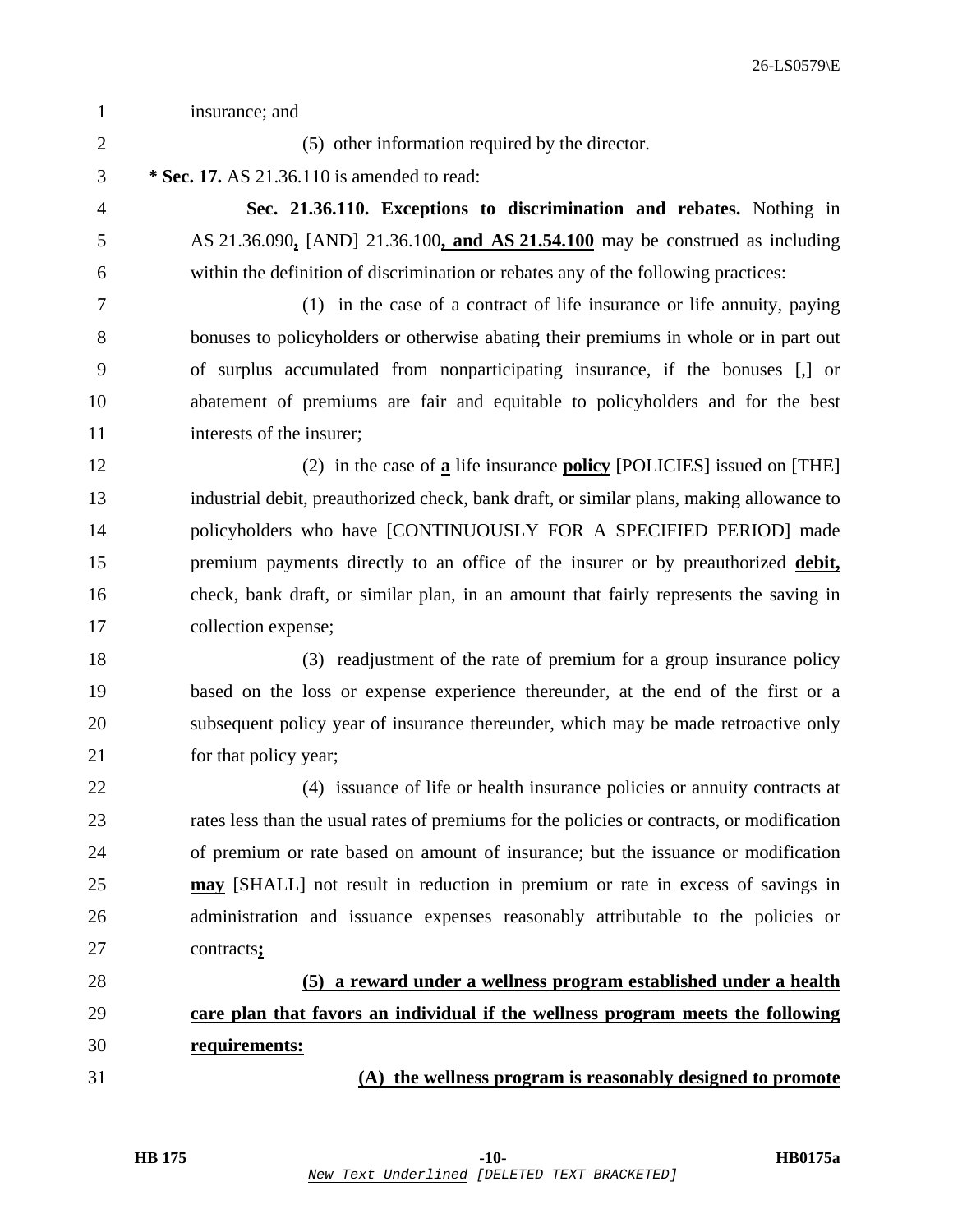| 1              | health or prevent disease;                                                           |
|----------------|--------------------------------------------------------------------------------------|
| $\overline{2}$ | <b>(B)</b><br>an individual has an opportunity to qualify for the                    |
| 3              | reward at least once a year;                                                         |
| 4              | the reward is available for all similarly situated<br>(C)                            |
| 5              | individuals;                                                                         |
| 6              | the wellness program has alternative standards for<br><b>(D)</b>                     |
| 7              | individuals who are unable to obtain the reward because of a health                  |
| 8              | factor;                                                                              |
| 9              | (E) alternate standards are available for an individual who                          |
| 10             | is unable to participate in a reward program because of a health                     |
| 11             | condition;                                                                           |
| 12             | the insurer provides information explaining the<br>(F)                               |
| 13             | standard for achieving the reward and discloses the alternate standards;             |
| 14             | and                                                                                  |
| 15             | (G) the total rewards for all wellness programs under the                            |
| 16             | health insurance policy do not exceed 20 percent of the cost of coverage.            |
| 17             | * Sec. 18. AS $21.36.355(a)$ is amended to read:                                     |
| 18             | (a) A person who has a conviction for a felony involving dishonesty or a             |
| 19             | breach of trust may not engage or participate in the business of insurance without   |
| 20             | receiving prior written consent by the director or by the insurance regulatory       |
| 21             | official of the person's home state as required under 18 U.S.C. 1033 and 1034        |
| 22             | (Violent Crime Control and Law Enforcement Act of 1994).                             |
| 23             | * Sec. 19. AS $21.42.120(d)$ is amended to read:                                     |
| 24             | (d) The director may, by order, require that a form or document be filed for         |
| 25             | informational purposes or may exempt a form or document from the requirements        |
| 26             | of this section for a time determined by the director when, [AN INSURANCE            |
| 27             | DOCUMENT OR FORM OR TYPE THEREOF AS SPECIFIED IN THE ORDER,                          |
| 28             | TO WHICH, in the opinion of the director, this section may not practicably be        |
| 29             | applied, or the filing or [AND] approval of the form or document is [WHICH ARE],     |
| 30             | in the opinion of the director, not desirable or necessary for the protection of the |
| 31             | public. [THE DIRECTOR SHALL, BY JULY 1, 2002, ADOPT REGULATIONS                      |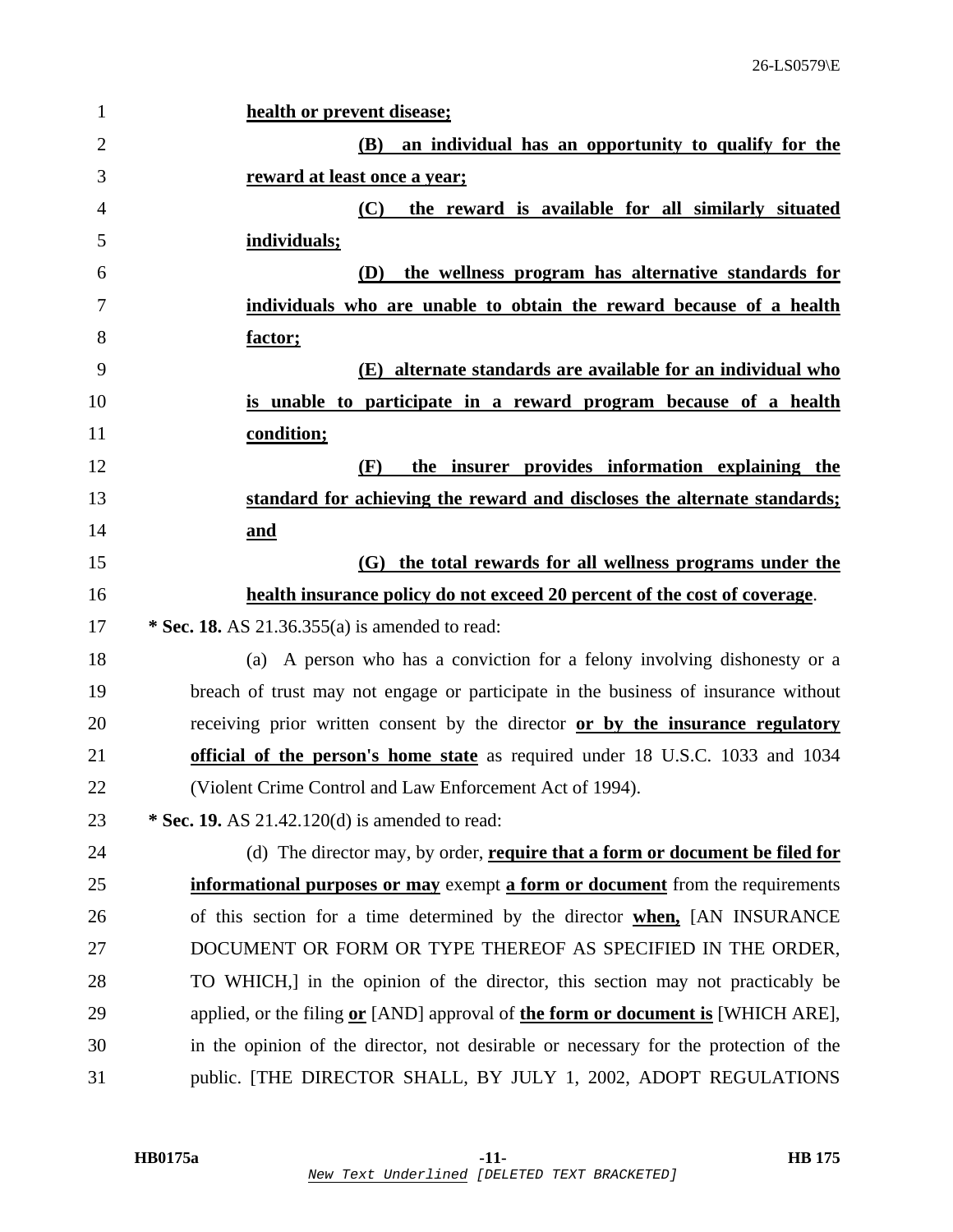| CONSISTENT WITH THE NATIONAL ASSOCIATION OF INSURANCE                                    |
|------------------------------------------------------------------------------------------|
| COMMISSIONERS PROPERTY AND CASUALTY MODEL RATE AND POLICY                                |
| FORM ACT AUTHORIZING A POLICY OF COMMERCIAL INSURANCE TO BE                              |
| FILED ON OR BEFORE THE DATE OF USE AND TO BE NOT SUBJECT TO                              |
| THE PRIOR APPROVAL OF THE DIRECTOR.]                                                     |
| * Sec. 20. AS 21.42.160(d) is amended to read:                                           |
| (d) Each policy and annuity contract issued by <b>an</b> [A DOMESTIC] insurer,           |
| and the forms thereof filed with the director, must have printed on them an appropriate  |
| designating letter or figure, or combination of letters or figures, or terms identifying |
| the respective forms of policies or contracts, together with the year of adoption of the |
| form. When a change is made in the form, the designating letters, figures, or terms and  |
| year of adoption <b>must</b> [SHALL] be correspondingly changed.                         |
| * Sec. 21. AS 21.42.385(b) is amended to read:                                           |
| (b) The minimum coverage required under (a) of this section [MAY]                        |
| (1) $\mu$ may be provided under contract with another health care insurer;               |
| [AND]                                                                                    |
| <b>may</b> not be less than the dental, vision, and hearing coverage<br>(2)              |
| provided on <b>July 1, 2009</b> [JANUARY 1, 1992], to an individual entitled to medical  |
| benefits under AS 39.35.535 (public employees' retirement system of Alaska); and         |
| (3) shall be adjusted by the director on July 1, 2012, and every                         |
| three years thereafter to correspond to changes in coverage provided to                  |
| individuals entitled to medical benefits under AS 39.35.535.                             |
| * Sec. 22. AS 21.55.100(b) is amended to read:                                           |
| (b) The association may [SHALL] make available to residents who are high                 |
| risks, eligible for and covered by Medicare, 65 years of age or older, and eligible      |
| under this chapter [AT LEAST] one or more Medicare supplement plans [PLAN]               |
| that <b>meet</b> [MEETS] the minimum policy standards and minimum benefit standards      |
| established by regulations adopted by the director under AS 21.89.060.                   |
| * Sec. 23. AS 21.55.500(19) is repealed and reenacted to read:                           |
| (19) "resident" means                                                                    |
| (A) except for a federally defined eligible individual or TAA                            |
|                                                                                          |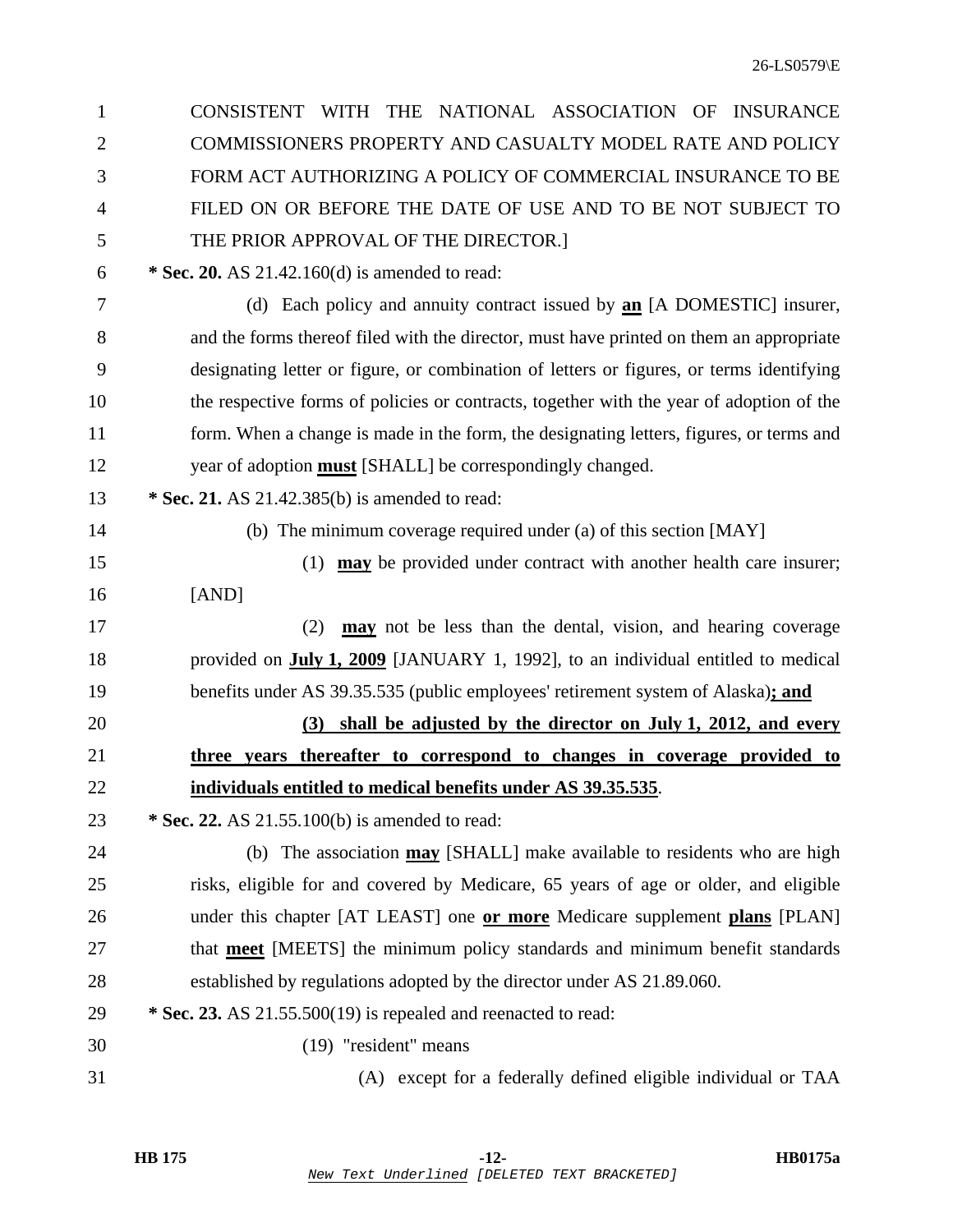| $\mathbf{1}$   | eligible individual, an individual who meets the eligibility requirements in              |
|----------------|-------------------------------------------------------------------------------------------|
| $\overline{2}$ | AS 43.23.005; or                                                                          |
| 3              | (B) for a federally defined eligible individual or TAA eligible                           |
| 4              | individual, an individual who is legally domiciled in this state.                         |
| 5              | * Sec. 24. AS 21.78.010(b) is amended to read:                                            |
| 6              | <b>Except as provided under AS 21.24, delinquency [DELINQUENCY]</b><br>(b)                |
| 7              | proceedings under this chapter constitute the sole and exclusive method of liquidating,   |
| 8              | rehabilitating, reorganizing, or conserving an insurer, and a court may not entertain a   |
| 9              | petition for the commencement of the proceedings unless it has been filed in the name     |
| 10             | of the state on the relation of the director.                                             |
| 11             | * Sec. 25. AS 21.78.260 is amended to read:                                               |
| 12             | Sec. 21.78.260. Priority of distribution. Except as provided under                        |
| 13             | AS 21.78.327(a), the [THE] priority of distribution of claims from an insurer's estate    |
| 14             | is in accordance with the order in which each class of claims is set out in this section. |
| 15             | Every claim in each class must be paid in full, or adequate money retained for            |
| 16             | payment, before the members of the next class may receive payment. A subclass may         |
| 17             | not be established within a class. The order of distribution of claims is                 |
| 18             | (1)<br>class 1: the costs and expenses of administration during                           |
| 19             | rehabilitation and liquidation, including                                                 |
| 20             | (A) the actual and necessary costs preserving or recovering the                           |
| 21             | assets of the insurer;                                                                    |
| 22             | (B) compensation for all services rendered in the rehabilitation                          |
| 23             | and liquidation;                                                                          |
| 24             | (C) any necessary filing fees;                                                            |
| 25             | (D) the fees and mileage payable to witnesses;                                            |
| 26             | reasonable <b>attorney</b> [ATTORNEY'S] fees and other<br>(E)                             |
| 27             | professional services rendered in the rehabilitation and liquidation;                     |
| 28             | (F) the reasonable expenses of a guaranty association or foreign                          |
| 29             | guaranty association that is handling claims;                                             |
| 30             | class 2: reasonable compensation to employees for services<br>(2)                         |
| 31             | performed, to the extent that the claim does not exceed two months of monetary            |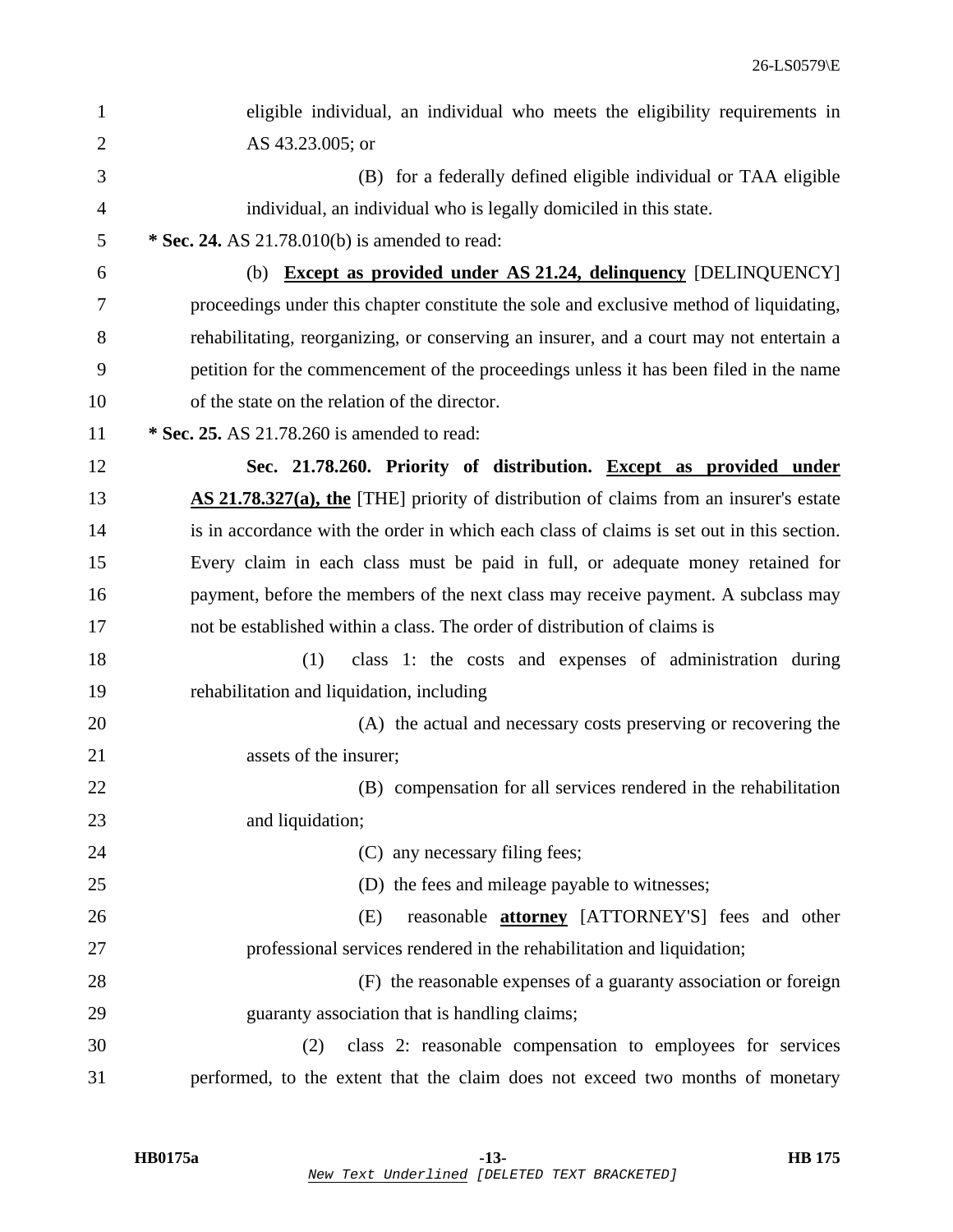1 compensation and represents payment for services performed within one year before 2 the filing of the petition for liquidation or, if rehabilitation preceded liquidation, within 3 one year before the filing of the petition for rehabilitation; principal officers and 4 directors of the insurer are not entitled to the benefit of this priority except as 5 otherwise approved by the receiver and the court; the priority in this paragraph is in 6 place of any other similar priority that might be authorized by law as to wages or 7 compensation of employees;

8 (3) class 3: all claims under policies, including claims of the federal or 9 a state or local government, for losses incurred, including third-party claims, and all 10 claims of a guaranty association or foreign guaranty association; all claims under life 11 insurance and annuity policies, whether for death proceeds, annuity proceeds, or 12 investment values, shall be treated as loss claims; that portion of a loss for which 13 indemnification is provided by other benefits or advantages recovered by the claimant, 14 may not be included in this class, other than benefits or advantages recovered or 15 recoverable in discharge of familial obligations or support, or by way of succession at 16 death, or as proceeds of life insurance, or as gratuities; payment by an employer to an 17 employee may not be treated as a gratuity;

18 (4) class 4: claims under nonassessable policies for unearned premium 19 or other premium refunds and claims of general creditors, including claims of ceding 20 and assuming companies under contracts of reinsurance;

21 (5) class 5: claims of the federal or a state or local government, other 22 than claims under (3) of this section; claims, including those of a government body for 23 a penalty or forfeiture, shall be allowed in this class only to the extent of the pecuniary 24 loss sustained from the act, transaction, or proceeding out of which the penalty or 25 forfeiture arose, along with reasonable and actual costs attributable to it; the remaining 26 portion of the claims are in the class of claims set out in (7) of this section;

27 (6) class 6: claims filed late, or any other claims other than claims 28 under (7) and (8) of this section;

29 (7) class 7: surplus or contribution notes, or similar obligations, and 30 premium refunds on assessable policies; payments to members of domestic mutual 31 insurance companies shall be limited in accordance with law;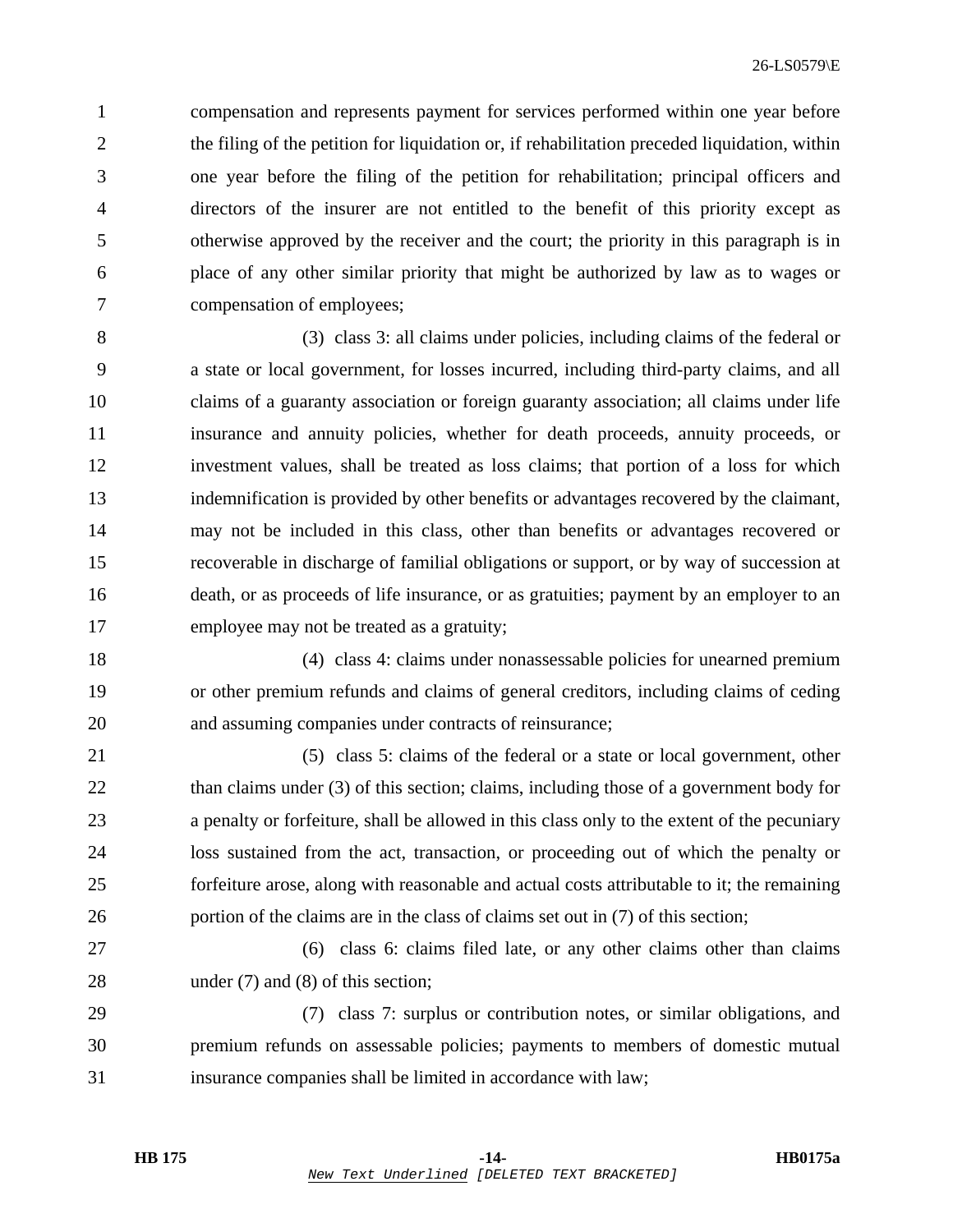1 (8) class 8: the claims of shareholders or other owners, in their 2 capacity as shareholders.

3 **\* Sec. 26.** AS 21.78 is amended by adding new sections to read:

4 **Sec. 21.78.327. Administration of loss reimbursement policies.** (a) Unless 5 otherwise prohibited by law, under the authority given in AS 21.78.130 to administer 6 assets, the receiver may enter into an agreement allowing an insured to fund or pay a 7 loss reimbursement claim directly or through a third-party administrator. A payment 8 made under those agreements is not considered a claim subject to priority of 9 distribution under AS 21.78.260.

10 (b) Unless otherwise prohibited by law, if an insurer subject to a delinquency 11 proceeding under this chapter entered into an agreement allowing the insured to fund 12 or pay a loss reimbursement claim directly or through a third-party administrator, the 13 insured shall continue to fulfill its obligations under the agreement, and the receiver 14 may enforce the agreement.

15 (c) An agreement entered into or reaffirmed under (a) and (b) of this section 16 may be terminated in the manner specified in the agreement.

17 (d) An insured's payment of a loss reimbursement claim in whole or in part, 18 including a payment made by a third-party administrator on behalf of the insured, 19 extinguishes the obligation, if any, of the receiver or guaranty association to pay that 20 claim or a portion of that claim in a delinquency proceeding under this chapter. A 21 third-party claimant's acceptance of the insured's payment of a loss reimbursement 22 claim in full or final settlement of the claim bars recovery for that claim in a 23 delinquency proceeding.

24 (e) For loss reimbursements owed by an insured,

25 (1) the receiver shall bill an insured for reimbursement of a loss 26 reimbursement claim when

27 (A) the insurer paid the claim before the commencement of a 28 delinquency proceeding;

29 (B) the receiver is notified that a guaranty association has paid 30 a loss reimbursement claim;

31 (C) the receiver has paid a loss reimbursement claim; or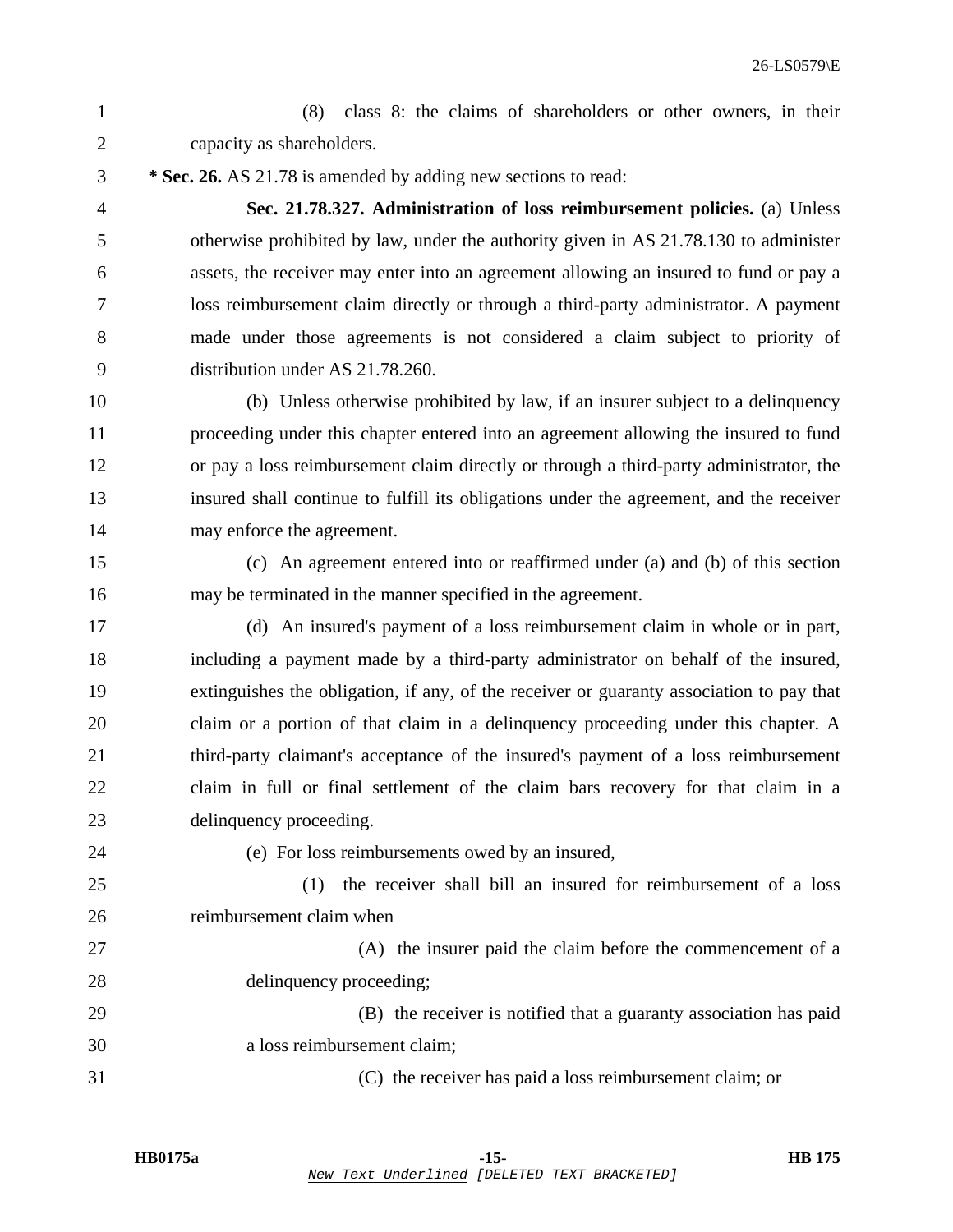| 1              | a loss reimbursement claim is allowed in a liquidation<br>(D)                             |
|----------------|-------------------------------------------------------------------------------------------|
| $\mathbf{2}$   | proceeding;                                                                               |
| 3              | (2) a loss reimbursement paid to the receiver is a general asset of the                   |
| $\overline{4}$ | estate of an insurer subject to a delinquency proceeding under this chapter;              |
| 5              | (3) the receiver shall, without court approval, distribute to a guaranty                  |
| 6              | association, as an early access payment under AS 21.78.328, a loss reimbursement          |
| 7              | received by the receiver that is allocable to a claim paid by the guaranty association;   |
| 8              | (4) if an insured does not pay a loss reimbursement within the time                       |
| 9              | specified in the loss reimbursement policy, or within 60 days after receipt of the        |
| 10             | billing, the receiver may take all commercially reasonable actions necessary to collect   |
| 11             | a loss reimbursement owed; and                                                            |
| 12             | (5) the insolvency of an insurer, the receiver's inability to perform an                  |
| 13             | insurer's obligations under a loss reimbursement policy, or an allegation of improper     |
| 14             | handling or payment of a loss reimbursement claim by the receiver or a guaranty           |
| 15             | association is not a defense to the insured's reimbursement obligation under the loss     |
| 16             | reimbursement policy.                                                                     |
| 17             | (f) For collateral held under a loss reimbursement policy issued by an insurer            |
| 18             | subject to a delinquency proceeding under this chapter, the receiver shall                |
| 19             | (1) maintain and administer the collateral in accordance with the loss                    |
| 20             | reimbursement policy except where the loss reimbursement policy conflicts with this       |
| 21             | section;                                                                                  |
| 22             | (2) apply the collateral first to meet all early access distributions to a                |
| 23             | guaranty association under $(e)(3)$ of this section if the loss reimbursement collateral, |
| 24             | when combined with loss reimbursement payments that have been made by an                  |
| 25             | insured, is insufficient to                                                               |
| 26             | (A) reimburse loss reimbursement claims already paid by the                               |
| 27             | insurer, the receiver and guaranty associations; and                                      |
| 28             | (B) discharge all currently due and past due loss reimbursement                           |
| 29             | claims and other secured obligations.                                                     |
| 30             | (g) If the receiver does not seek or is unsuccessful in obtaining reimbursement           |
| 31             | from the insured for a loss reimbursement claim and collateral is not available,          |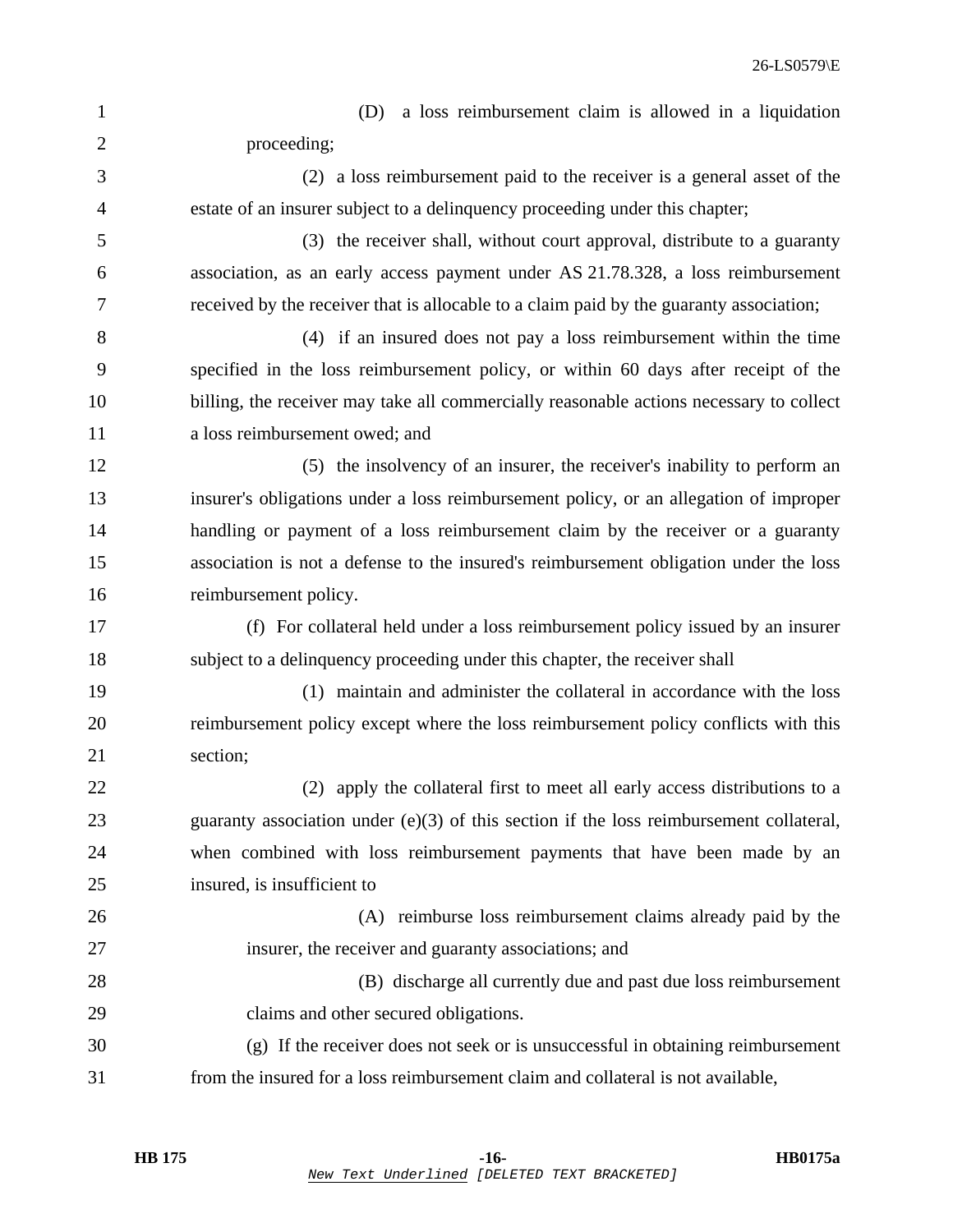|                | 26-LS0579\E                                                                           |
|----------------|---------------------------------------------------------------------------------------|
| $\mathbf{1}$   | (1) a guaranty association may, after notice to the receiver, seek to                 |
| $\overline{2}$ | collect reimbursement owed from the insured on the same basis as the receiver and     |
| 3              | with the same rights and remedies, including the right to recover reasonable costs of |
| 4              | collection from the insured;                                                          |
| 5              | the guaranty association shall report to the receiver the<br>(2)                      |
| 6              | reimbursements collected from each insured;                                           |
| 7              | (3) the receiver shall provide the guaranty association with available                |
| 8              | information needed to collect a reimbursement owed from the insured;                  |
| 9              | (4) a guaranty association shall notify all other guaranty associations               |
| 10             | that have paid loss reimbursement claims on behalf of the same insured whenever it    |
| 11             | undertakes to collect reimbursements from an insured;                                 |
| 12             | (5) the guaranty association shall treat the amounts collected as an                  |
| 13             | early access payment subject to AS 21.78.328(h);                                      |
| 14             | the expenses incurred by a guaranty association in pursuing<br>(6)                    |
| 15             | reimbursement may not be allowed as a claim in the delinquency proceeding;            |
| 16             | however, a guaranty association may deduct the expenses incurred in collecting        |
| 17             | reimbursement against a loss reimbursement recovered from an insured.                 |
| 18             | (h) The receiver may recover from the insured or from loss reimbursement              |
| 19             | collateral all reasonable expenses that the receiver incurs in fulfilling its         |
| 20             | responsibilities under this section. Those expenses are in addition to the insured's  |
| 21             | obligation to reimburse claims and related claims expenses and do not diminish the    |
| 22             | rights of third-party claimants.                                                      |
| 23             | (i) In this section,                                                                  |
| 24             | (1) "loss reimbursement"                                                              |
| 25             | (A) means a payment made by an insured to or on behalf of an                          |
| 26             | insurer for loss or loss adjustment expense under the terms of a loss                 |
| 27             | reimbursement policy, and the insurer is responsible for payment regardless of        |
| 28             | whether the insured has met its obligations;                                          |
| 29             | includes a voluntary or involuntary application of loss<br>(B)                        |
| 30             | reimbursement collateral to the obligations of the insured;                           |

31 (C) does not include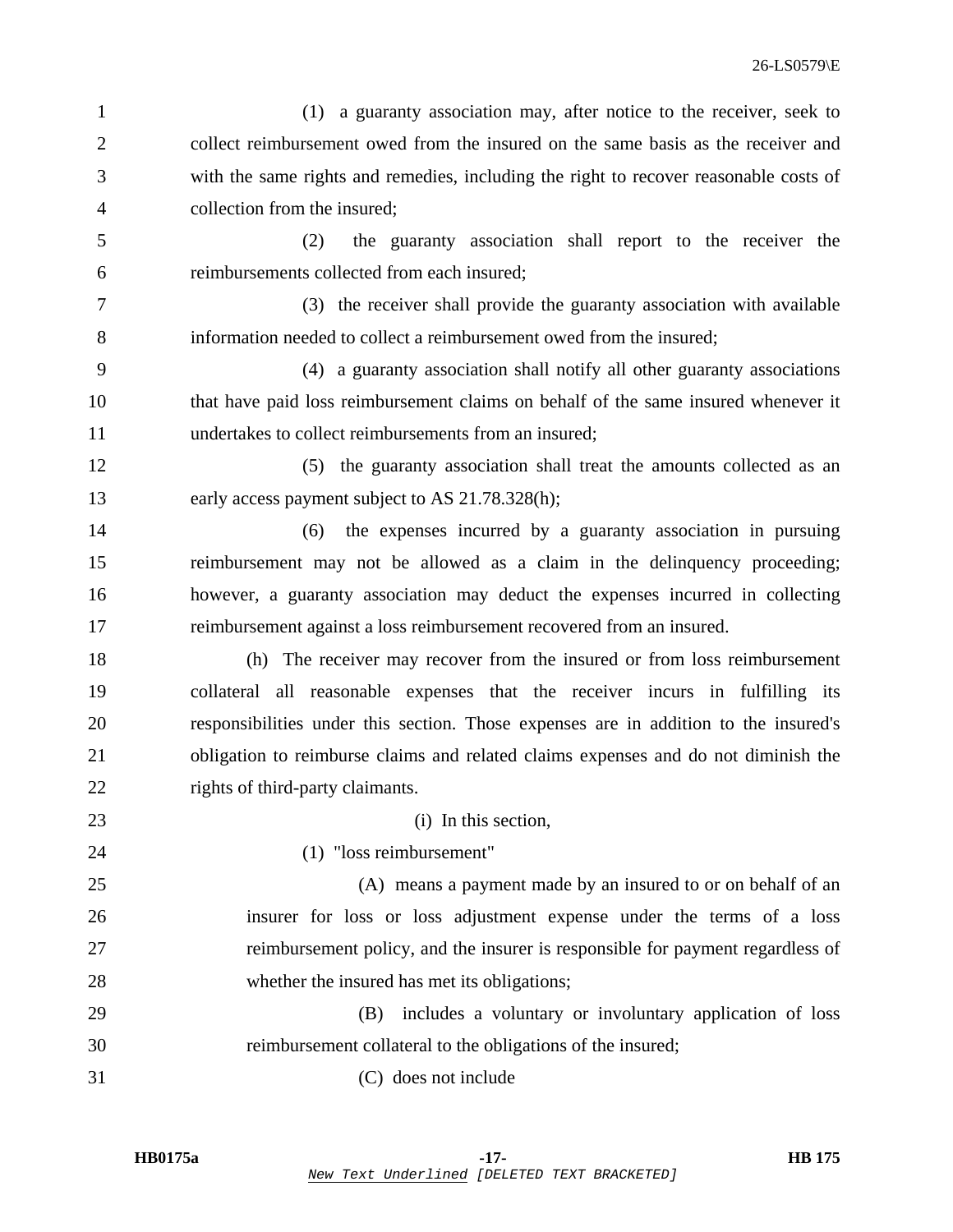| $\mathbf{1}$   | payments made by an insured under a deductible<br>(i)                                  |
|----------------|----------------------------------------------------------------------------------------|
| $\overline{2}$ | arrangement under which an insurer does not have an obligation to pay                  |
| 3              | or advance the amount of the deductible on behalf of the insured;                      |
| $\overline{4}$ | (ii) payments made by an insured under a self-insurance                                |
| 5              | arrangement under which the insurer does not have a payment                            |
| 6              | obligation for the obligation of the self-insured;                                     |
| 7              | (iii) retrospectively rated premium payments; or                                       |
| 8              | (iv) reinsurance claim payments made by a captive                                      |
| 9              | reinsurer or other reinsurer affiliated with or funded by the insured or               |
| 10             | affiliated with the insurer;                                                           |
| 11             | (2) "loss reimbursement claim"                                                         |
| 12             | (A) means a claim that is reimbursable by the insured under the                        |
| 13             | terms of a loss reimbursement policy;                                                  |
| 14             | includes loss adjustment expenses that are subject to<br>(B)                           |
| 15             | reimbursement by the terms of a loss reimbursement policy;                             |
| 16             | (3) "loss reimbursement collateral" means cash, a letter of credit, a                  |
| 17             | surety bond, or any other form of security provided by an insured to secure its loss   |
| 18             | reimbursement obligations, regardless of whether the collateral is held by, for the    |
| 19             | benefit of, or assigned to an insurer, and regardless of whether the collateral also   |
| 20             | secures other obligations of the insured;                                              |
| 21             | (4) "loss reimbursement policy" means a combination of one or more                     |
| 22             | policies, endorsements, contracts, or security agreements that may provide for a       |
| 23             | specific dollar amount of loss reimbursement applicable to each claim, an aggregate    |
| 24             | dollar amount applicable to all claims under the policy, or both and where the insured |
| 25             | (A) has agreed with the insurer to                                                     |
| 26             | (i) pay directly a portion of a loss or loss adjustment                                |
| 27             | expense owed by the insurer under the policy up to a specified dollar                  |
| 28             | amount; or                                                                             |
| 29             | reimburse the insurer for its payment of loss and<br>(ii)                              |
| 30             | loss adjustment expense under the policy up to a specified dollar                      |
| 31             | amount; and                                                                            |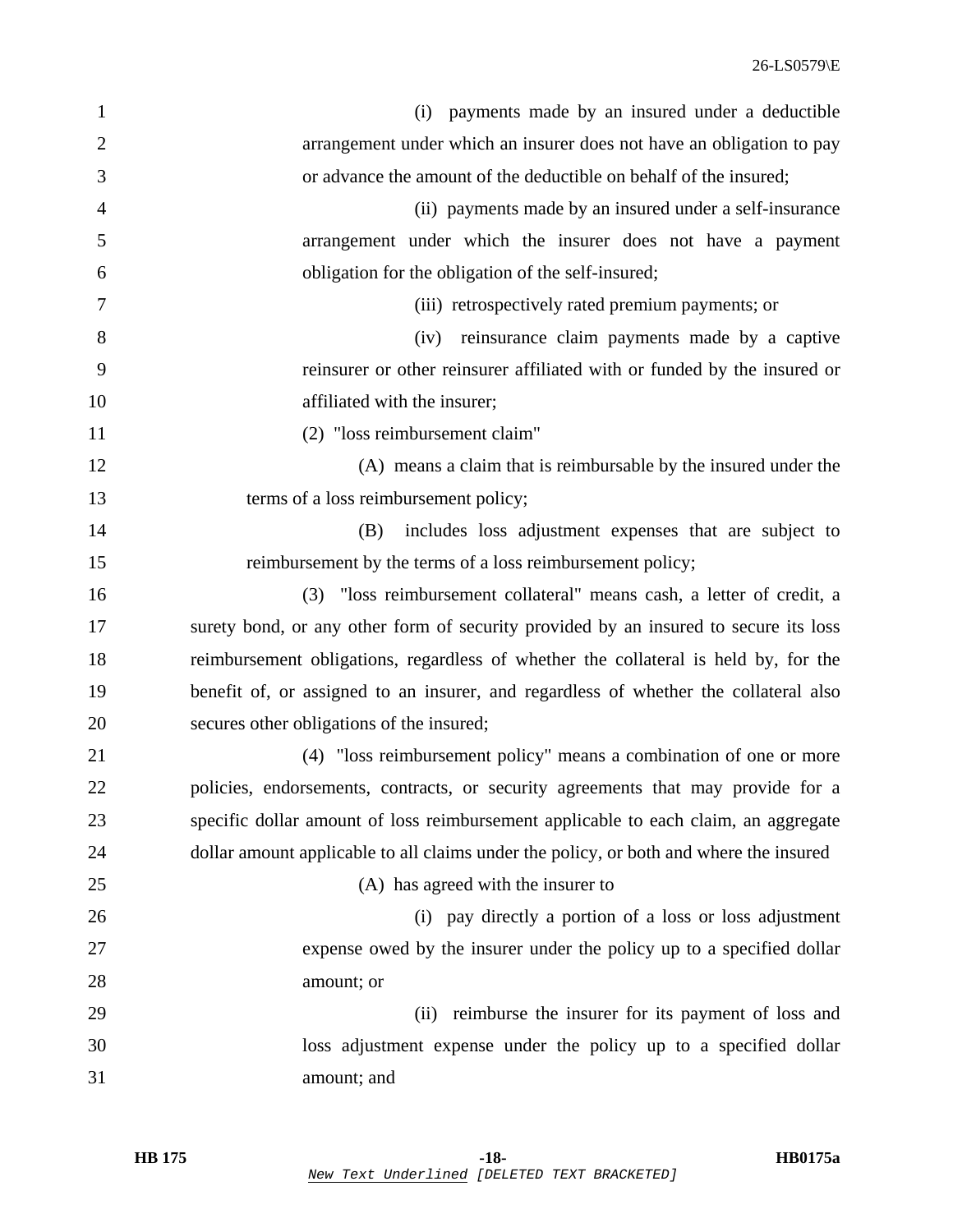1 (B) remains liable for payment of loss and loss adjustment 2 expense under the policy, regardless of whether the insured has met its 3 obligations;

4 (5) "other secured obligations" means an obligation, such as a 5 reinsurance or retrospective premium obligation, that is payable by an insured to an 6 insurer and that is secured by collateral that also secures a loss reimbursement 7 obligation.

8 **Sec. 21.78.328. Early access disbursements.** (a) Within 120 days after the 9 entry of an order of liquidation, and at least annually thereafter, the receiver shall 10 apply to the court for approval to make early access payments out of the general assets 11 of the insurer, in an amount consistent with the requirements of this section, to a 12 guaranty association having obligations arising in connection with the liquidation or 13 report to the court that the receiver has determined that there are no distributable assets 14 at that time. The receiver may apply to the court for approval to make early access 15 payments more frequently than annually based on additional information or the 16 recovery of material assets.

17 (b) An amount advanced to a guaranty association under this section must be 18 accounted for as an advance against a distribution to be made under AS 21.78.294.

19 (c) For purposes of (a) of this section, the distributable assets are the general 20 assets of the liquidation estate less amounts reserved, to the extent necessary and 21 appropriate, for

- 22 (1) costs, expenses, or compensation under AS 21.78.260(1), not 23 including the expenses of a guaranty association, and under AS 21.78.260(2) through 24 and after closure of the liquidation proceeding; and
- 25 (2) the class of claims under AS 21.78.260(3) other than a claim of a 26 guaranty association.
- 27 (d) If sufficient distributable assets are available, the amounts advanced need 28 not be limited to the claims and expenses paid to date by the guaranty associations; 29 however, the receiver may not distribute distributable assets to a guaranty association 30 in excess of the entire anticipated claims of a guaranty association falling within the 31 class of claims under AS 21.78.260(3).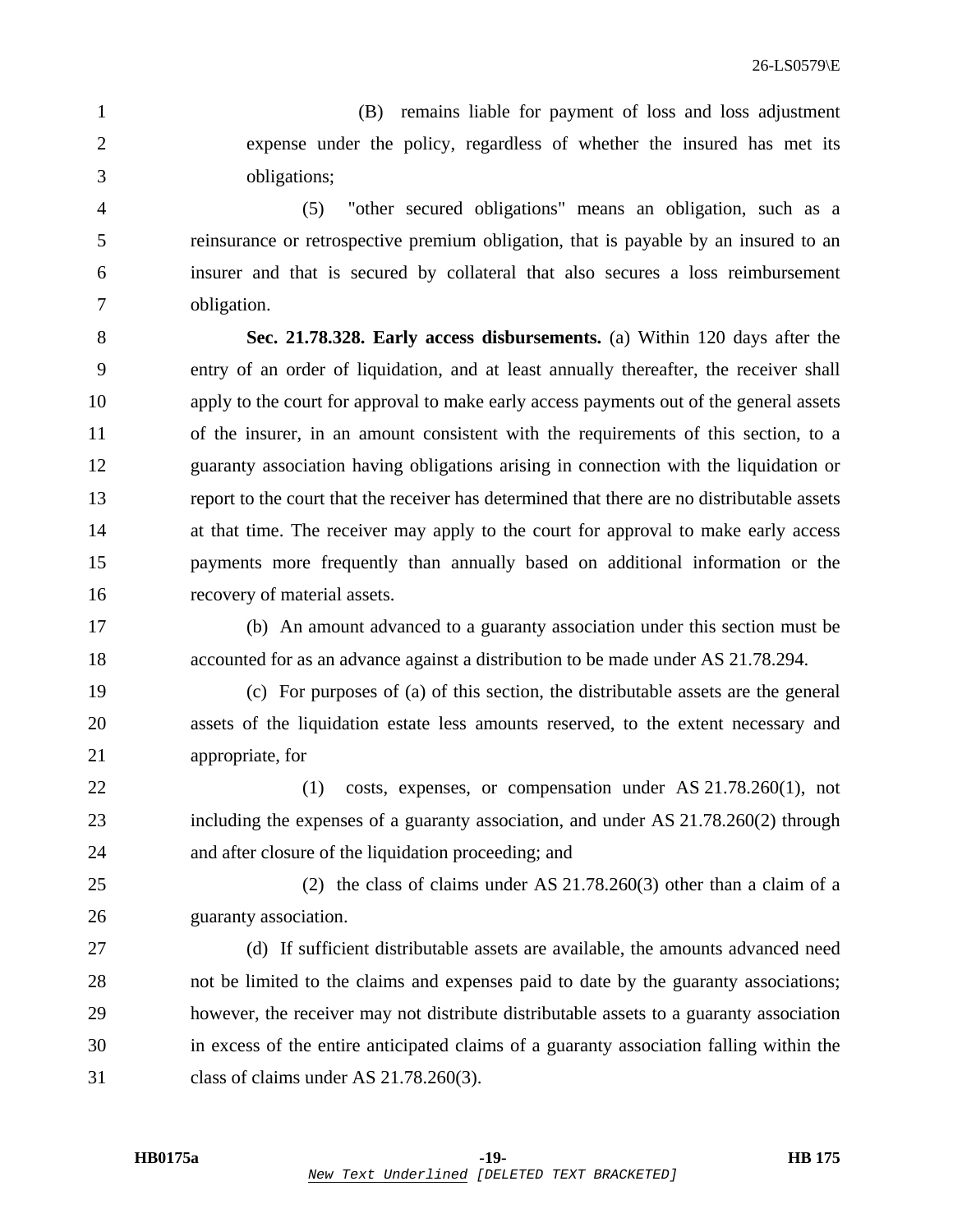1 (e) Within 60 days after the court's approval of an application filed under (a) 2 of this section, the receiver shall make early access payments to the affected guaranty 3 associations as indicated in the approved application.

4 (f) For each application for early access payments or any report to the court 5 required under this section, the receiver shall give notice of the application or report to 6 a guaranty association that may have obligations arising from a liquidation. The 7 receiver shall provide the guaranty association with at least 30 days' actual notice of 8 the filing of an application with a complete copy of the application before any action 9 by the court. A guaranty association that may have obligations arising in connection 10 with the liquidation shall have the right to

11 (1) request additional information from the receiver, who may not 12 unreasonably deny the request; and

13 (2) file an objection with the court to any part of each application or to 14 any report filed by the receiver under this section.

15 (g) In each application regarding early access payments, the receiver shall, 16 based on the best information available to the receiver at the time, provide, at a 17 minimum,

18 (1) to the extent necessary and appropriate, the amount reserved for the 19 entire expenses of the liquidation through and after its closure and for distributions 20 related to the class of claims under AS 21.78.260(2) and (3);

21 (2) the calculation of distributable assets and the amount and method 22 of equitable allocation of early access payments to each guaranty association; and

23 (3) the most recent financial information of the insurer in liquidation.

24 (h) A guaranty association that receives payments under this section agrees, 25 upon depositing the payment in an account to its benefit, to return to the receiver any 26 amount of the payment that may be required to pay claims of secured creditors and 27 claims falling within the class of claims under AS 21.78.260(1), (2), and (3). A 28 guaranty association is not required to secure its obligations under this section with a 29 bond.

30 (i) Without the consent of an affected guaranty association or an order of the 31 receivership court, the receiver may not offset the amount to be disbursed to a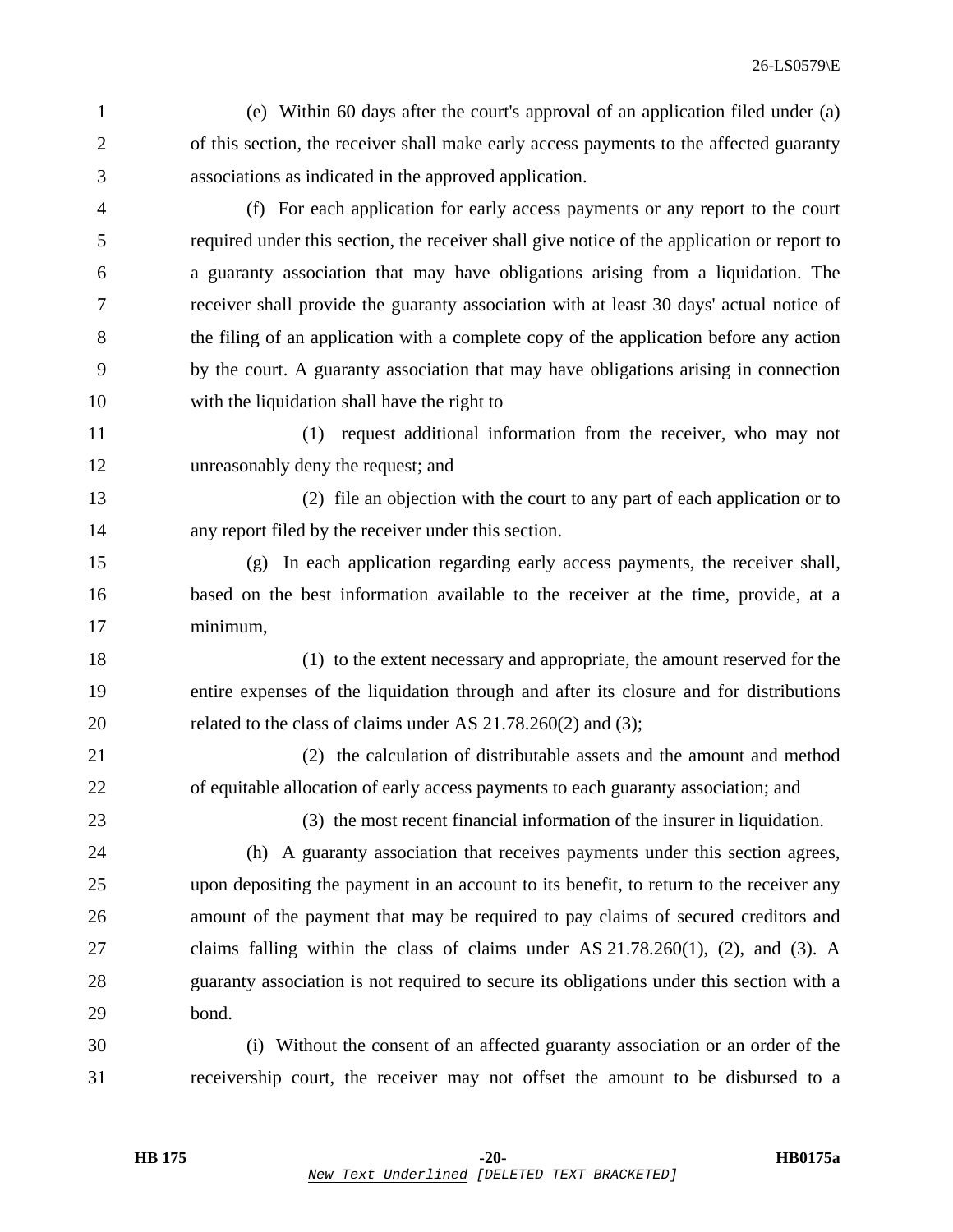- 1 guaranty association by the amount of a special deposit or other statutory deposit or 2 asset of the insolvent insurer held in a state unless the association has actually received 3 the deposit or asset.
- 4 **\* Sec. 27.** AS 21.84.465(b) is amended to read:
- 5 (b) A society transacting business in this state shall annually, [ON OR] before 6 March 2, unless the time has been extended by the director for cause shown, file with 7 the director a true statement of the society's financial conditions, transactions, and 8 affairs for the preceding calendar year and pay the applicable fee under AS 21.06.250. 9 The statement shall be in the general form and content approved by the National 10 Association of Insurance Commissioners for fraternal benefit societies and 11 supplemented by additional information required by the director.
- 12 **\* Sec. 28.** AS 21.85.100 is amended to read:

13 **Sec. 21.85.100. Applicability of other provisions.** In addition to the 14 provisions contained or referred to in this chapter, the following chapters and 15 provisions of this title also apply with respect to self-funded multiple employer 16 welfare arrangements to the extent applicable and not in conflict with the express 17 provisions of this chapter and the reasonable implications of the express provisions, 18 and, for the purposes of the application, the arrangements shall be considered to be a 19 mutual insurer:

- 20 (1) AS 21.03;
- 21 (2) AS 21.06;
- 22 (3) AS 21.07;

23 (4) AS 21.09.100, 21.09.120, 21.09.130, 21.09.140 - 21.09.200, 24 21.09.210, 21.09.245 - 21.09.270, 21.09.300, and 21.09.320;

25 (5) AS 21.18.010 - 21.18.050, 21.18.080 - 21.18.086, and 21.18.100;

- 26 (6) **AS 21.24;**
- 27 **(7)** AS 21.33;
- 28 **(8)** [(7)] AS 21.36;

29 **(9)** [(8)] AS 21.42.120, 21.42.130, 21.42.345 - 21.42.365, and 30 21.42.375 - 21.42.500;

31 **(10)** [(9)] AS 21.48;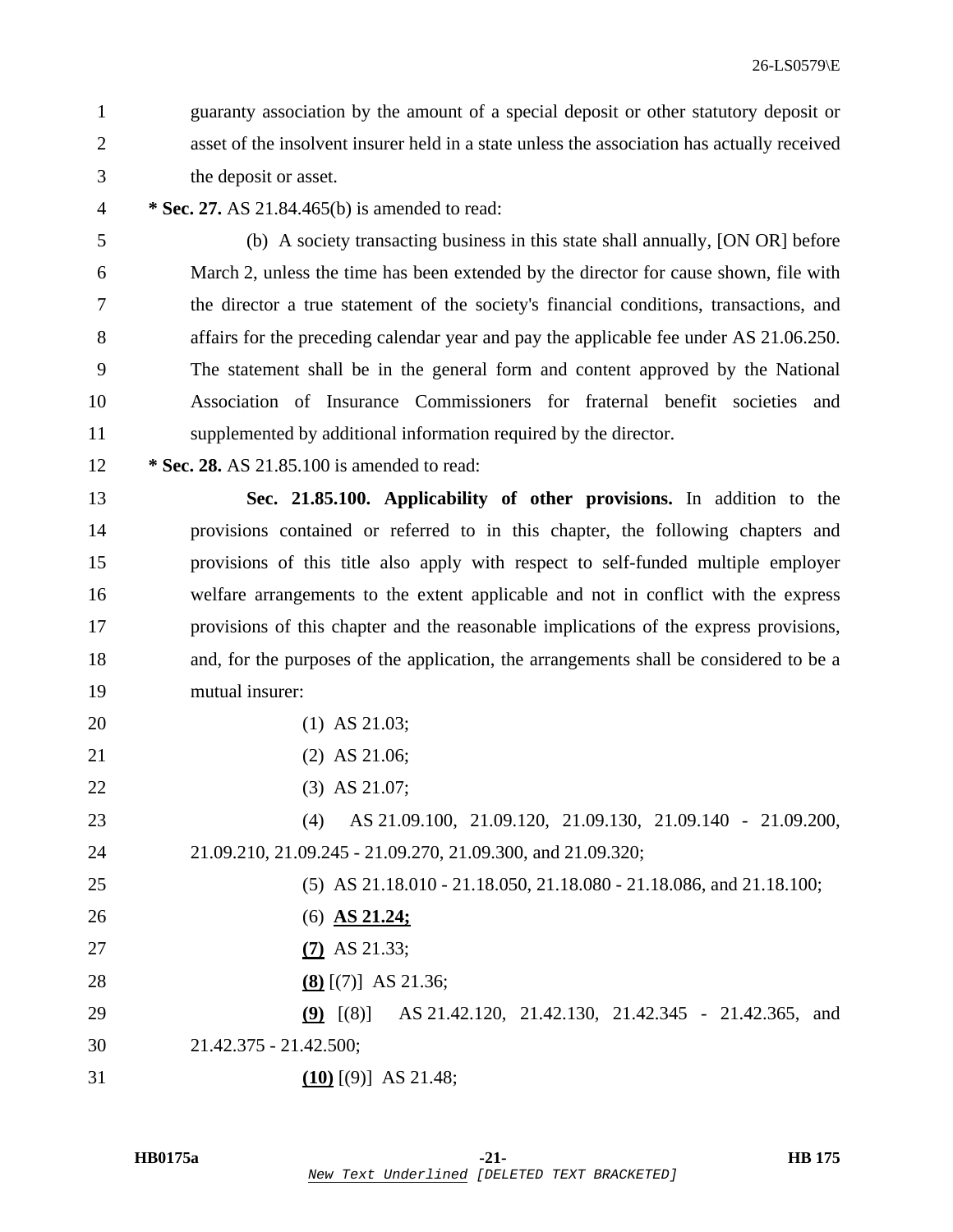| $\mathbf{1}$   | $(11)$ [(10)] AS 21.54;                                                                |
|----------------|----------------------------------------------------------------------------------------|
| $\overline{2}$ | $(12)$ [(11)] AS 21.55;                                                                |
| 3              | $(13)$ [(12)] AS 21.56;                                                                |
| 4              | $(14)$ [(13)] AS 21.78;                                                                |
| 5              | $(15)$ [(14)] AS 21.89.060;                                                            |
| 6              | $(16)$ [(15)] AS 21.90.                                                                |
| 7              | * Sec. 29. AS 21.87.180 is amended by adding a new subsection to read:                 |
| 8              | (e) A filing under this section is open to public inspection after the date the        |
| 9              | filing becomes effective.                                                              |
| 10             | * Sec. 30. AS 21.87.340 is amended to read:                                            |
| 11             | Sec. 21.87.340. Other provisions applicable. In addition to the provisions             |
| 12             | contained or referred to previously in this chapter, the following chapters and        |
| 13             | provisions of this title also apply with respect to service corporations to the extent |
| 14             | applicable and not in conflict with the express provisions of this chapter and the     |
| 15             | reasonable implications of the express provisions, and, for the purposes of the        |
| 16             | application, the corporations shall be considered to be mutual "insurers":             |
| 17             | $(1)$ AS 21.03;                                                                        |
| 18             | $(2)$ AS 21.06;                                                                        |
| 19             | $(3)$ AS 21.07;                                                                        |
| 20             | (4) AS 21.09, except AS 21.09.090;                                                     |
| 21             | $(5)$ AS 21.18.010;                                                                    |
| 22             | $(6)$ AS 21.18.030;                                                                    |
| 23             | $(7)$ AS 21.18.040;                                                                    |
| 24             | (8) AS 21.18.080 - 21.18.086;                                                          |
| 25             | $(9)$ AS 21.36;                                                                        |
| 26             | $(10)$ AS 21.42.110, 21.42.345 - 21.42.365, [AS 21.42.345 - 21.42.365]                 |
| 27             | and 21.42.375 - 21.42.395;                                                             |
| 28             | $(11)$ AS 21.51.120 and 21.51.400;                                                     |
| 29             | $(12)$ AS 21.53;                                                                       |
| 30             | $(13)$ AS 21.54;                                                                       |
| 31             | $(14)$ AS 21.56;                                                                       |